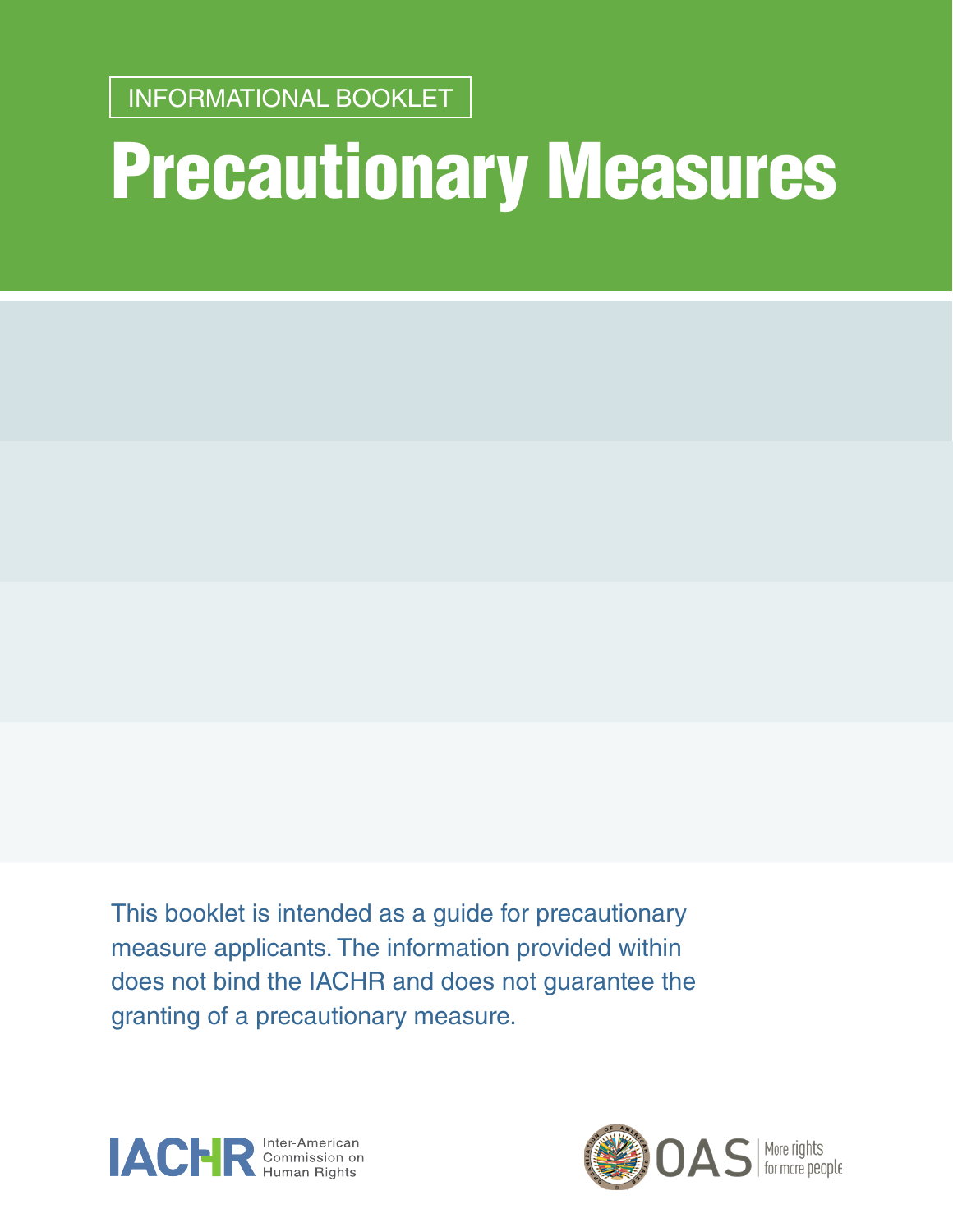#### **Question Index**

- **01 [What is a precautionary measure?](#page-3-0)**
- **02 [What is the difference between a](#page-3-0)  [precautionary measure and a petition](#page-3-0) [or case filed with the IACHR?](#page-3-0)**
- **03 [In which situations is it NOT suitable](#page-5-0) [to grant a precautionary measure?](#page-5-0)**
- **04 [Who can file a request for](#page-6-0) [precautionary measures? Regarding](#page-6-0)  [which States may I file a precautionary](#page-6-0)  [measures request? Must the State](#page-6-0)  [concerned have ratified the American](#page-6-0)  [Convention on Human Rights?](#page-6-0)**
- **05 [Can I file a request for precautionary](#page-6-0)  [measures involving a State of which](#page-6-0)  [I am not a citizen? Can I request](#page-6-0)  [precautionary measures if I am](#page-6-0)  [currently located outside the](#page-6-0) [State concerned?](#page-6-0)**
- **06 In whose favor can I file a request for precautionary measure[s?](#page-7-0)**
- **07 [Do I have to pay any cost to file a](#page-7-0)  [precautionary measure request?](#page-7-0)**
- **08 [How do I file a precautionary](#page-8-0) [measures request?](#page-8-0)**
- **09 [In what language should I file a](#page-8-0) [request for precautionary measures?](#page-8-0)**
- **10 [How do I know whether the IACHR](#page-9-0)  [received my request for precautionary](#page-9-0)  [measures?](#page-9-0)**
- **11 [Why have I not received a response to](#page-9-0)  [additional emails sent after filing my](#page-9-0)  [request for precautionary measures?](#page-9-0)**
- **12 [How long will it take to process my](#page-9-0)  [request for precautionary measures?](#page-9-0)  [When will I obtain an answer?](#page-9-0)**
- **13 [What is the difference between an](#page-10-0)  [applicant and a potential beneficiary?](#page-10-0)**
- **14 [What kind of information should I](#page-11-0)  [include in my request for precautionary](#page-11-0)  [measures?](#page-11-0)**
- **15 [Do I need to prove my allegations?](#page-13-0) [How can I do so?](#page-13-0)**
- **16 [Should I exhaust domestic remedies](#page-13-0)  [before filing a request for precautionary](#page-13-0)  [measures? Should I resort first to the](#page-13-0)  [police, the prosecutor's office or a](#page-13-0)  [similar authority?](#page-13-0)**
- **17 [Will the State know that I filed a](#page-14-0) [request for precautionary measures](#page-14-0)  [with the IACHR?](#page-14-0)**
- **18 [Can I send confidential information or](#page-14-0)  [request that the IACHR keep certain](#page-14-0)  [information confidential?](#page-14-0)**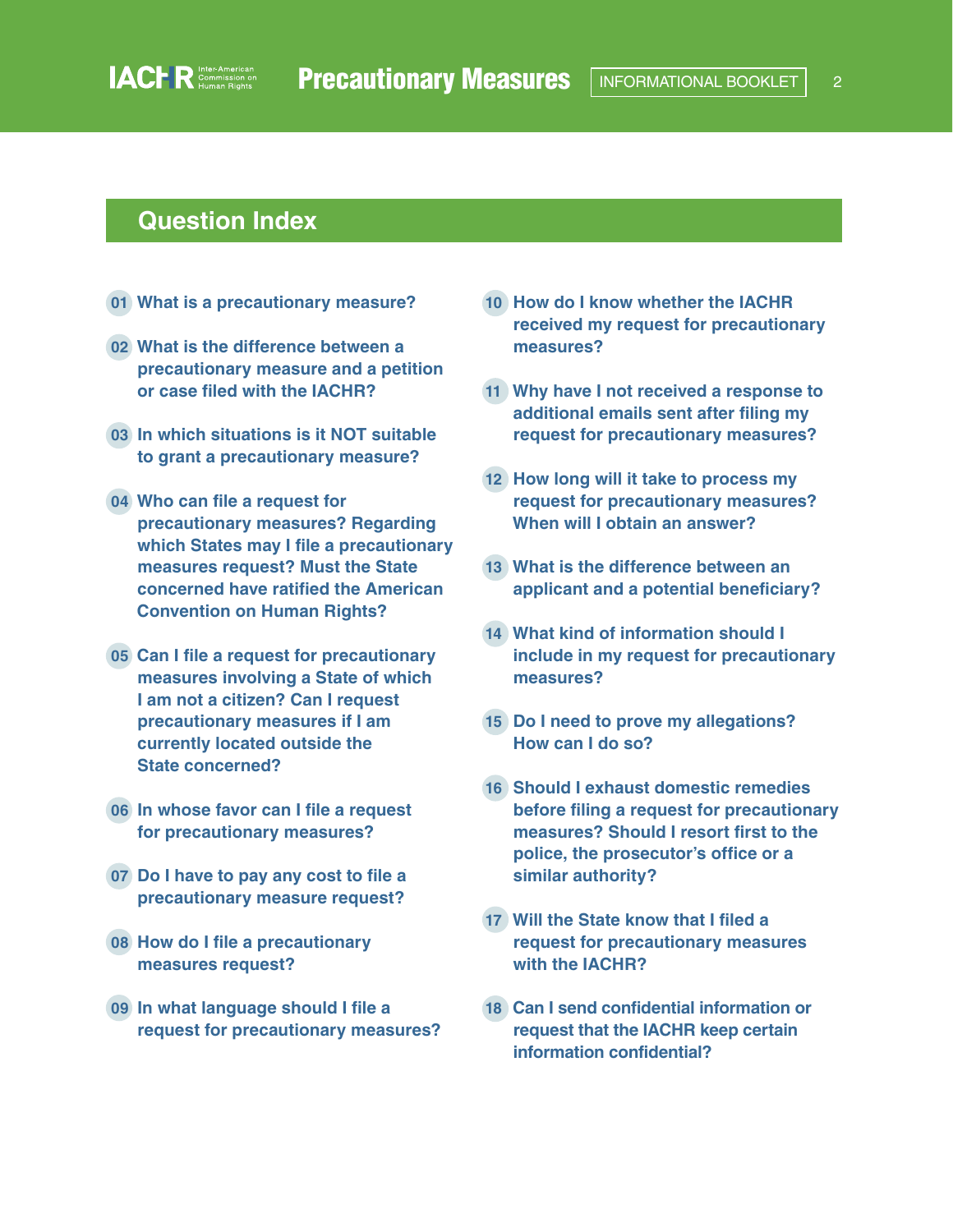#### **Question Index**

- **19 [Who decides whether to grant my](#page-15-0)  [request for precautionary measures?](#page-15-0)**
- **20 [What is a precautionary measures](#page-16-0)  [resolution?](#page-16-0)**
- **21 [What are the criteria used by the](#page-16-0) [IACHR to grant a request?](#page-16-0)**
- **22 [In what situations is a precautionary](#page-18-0)  [measure not suitable?](#page-18-0)**
- **23 [What happens if my request is](#page-19-0)  [not granted? Can I appeal or send](#page-19-0)  [additional information?](#page-19-0)**
- **24 [What are the stages of the](#page-21-0)  [precautionary measures' procedure?](#page-21-0)**
- **25 [What are the steps in the stages](#page-21-0)  ["Measures in initial review" and "Request](#page-21-0)  [for information from the State"?](#page-21-0)**
- **26 [In what situations does the IACHR decide](#page-22-0)  [to request information from the State?](#page-22-0)**
- **27 [What happens if I do not respond to a](#page-23-0)  [request for information from the IACHR](#page-23-0)  [about my request for precautionary](#page-23-0)  [measures?](#page-23-0)**
- **28 [What does it mean that a request](#page-23-0)  [for precautionary measures was](#page-23-0)  [deactivated? When is a request for](#page-23-0)  [precautionary measures deactivated?](#page-23-0)**
- **29 [What happens when the IACHR](#page-24-0) [grants precautionary measures?](#page-24-0)**
- **30 [What protection measures does](#page-25-0) [the IACHR recommend?](#page-25-0)**
- **31 [If a precautionary measure is granted,](#page-26-0)  [who oversees the implementation of the](#page-26-0)  [protection measures? Can the IACHR](#page-26-0)  [itself implement the measures?](#page-26-0)**
- **32 [What are the existing mechanisms](#page-26-0)  [to monitor the implementation of a](#page-26-0)  [precautionary measure in force?](#page-26-0)**
- **33 [In what situations may the IACHR](#page-28-0)  [request provisional measures to the](#page-28-0)  [Inter-American Court of Human Rights?](#page-28-0)**
- **34 [How does the IACHR decide when](#page-28-0)  [to hold a working meeting or a](#page-28-0)  [hearing to monitor compliance with a](#page-28-0)  [precautionary measure?](#page-28-0)**
- **35 [Are the precautionary measures granted](#page-29-0)  [subject to a term or specific time?](#page-29-0)**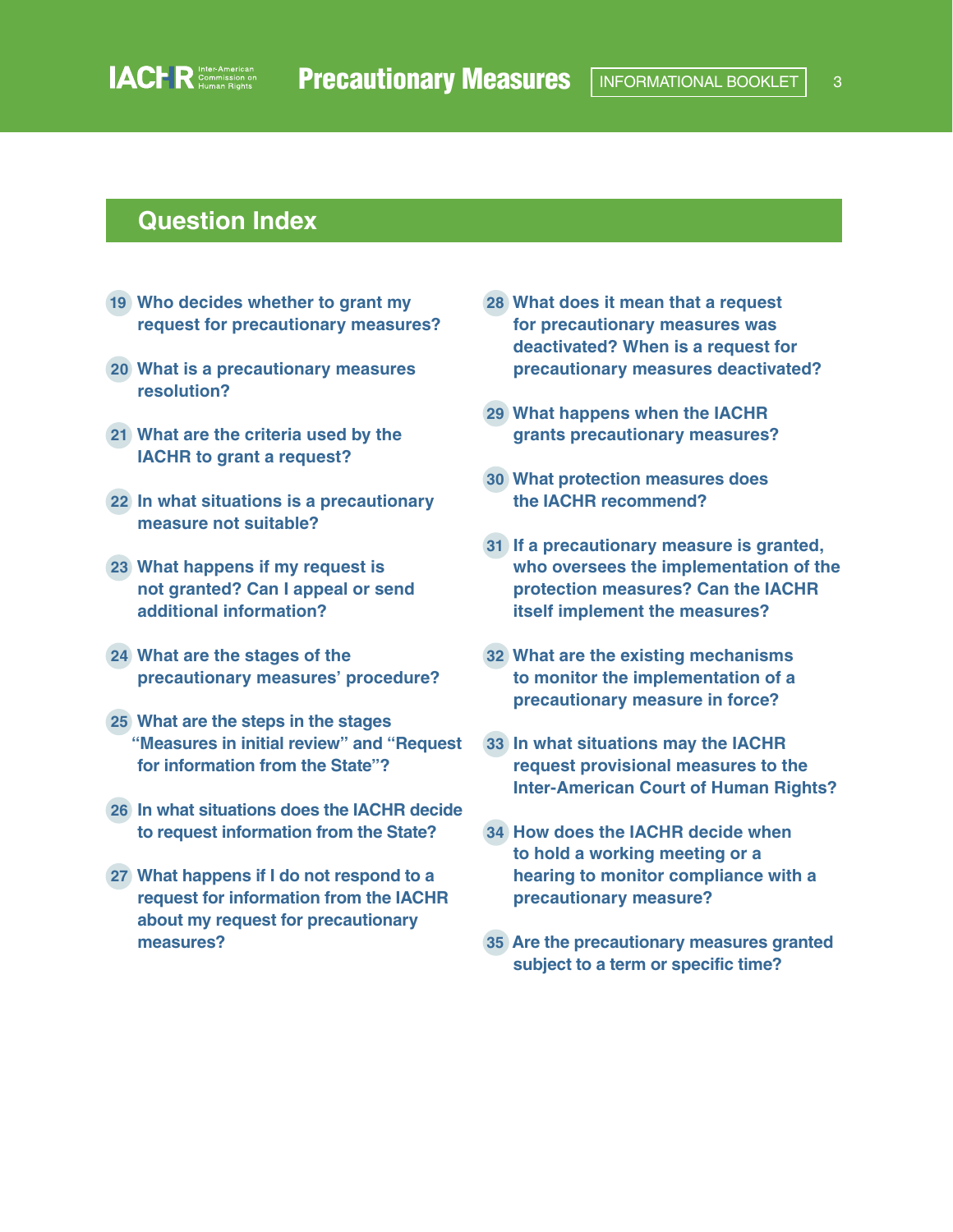#### **01 What is a precautionary measure?**

A precautionary measure is a protection mechanism of the Inter-American Commission on Human Rights (IACHR), through which a State is requested to protect one or more persons facing a serious and urgent situation that presents a risk of irreparable harm to their rights.

<span id="page-3-0"></span>**IACHR** Commission on

The overall aspects and scope of the precautionary measure mechanism are outlined in Article 25 of the IACHR's [Rules of Procedure.](http://www.oas.org/en/iachr/mandate/Basics/rulesiachr.asp)

The nature and purpose of the precautionary measures granted by the IACHR are different from those available in national jurisdictions.

Precautionary measures have two functions: a protective and a precautionary function. Both functions are related to the protection of the fundamental rights described in the Rules of Procedure of the inter-American system. Through the protective function, precautionary measures seek to avoid irreparable harm and preserve the exercise of human rights. Through the precautionary function, the measures aim to preserve rights at risk of potential harm while the inter-American system resolves a petition under review. Their object and purpose are to ensure the integrity and effectiveness of a decision on the merits. Therefore, they aim to avoid any harm to the claimed rights, as this could render the final decision moot or diminish its practical effects (*effet utile*).

#### **02 What is the difference between a precautionary measure and a petition or case filed with the IACHR?**

A precautionary measure seeks to protect persons or groups of persons facing a serious and urgent situation that presents a risk of irreparable harm to their rights. In contrast, a [petition or case](http://www.oas.org/en/iachr/mandate/petitions.asp) examines potential human rights violations in specific situations or due to certain acts attributable to a State, in accordance with the [American Declaration of](http://www.oas.org/en/iachr/mandate/Basics/declaration.asp)  [the Rights and Duties of Man](http://www.oas.org/en/iachr/mandate/Basics/declaration.asp), the [American](https://www.cidh.oas.org/basicos/english/basic3.american convention.htm)  [Convention on Human Rights,](https://www.cidh.oas.org/basicos/english/basic3.american convention.htm) and other applicable instruments. A request for a precautionary measure and a petition or case may be processed simultaneously, but they have different purposes.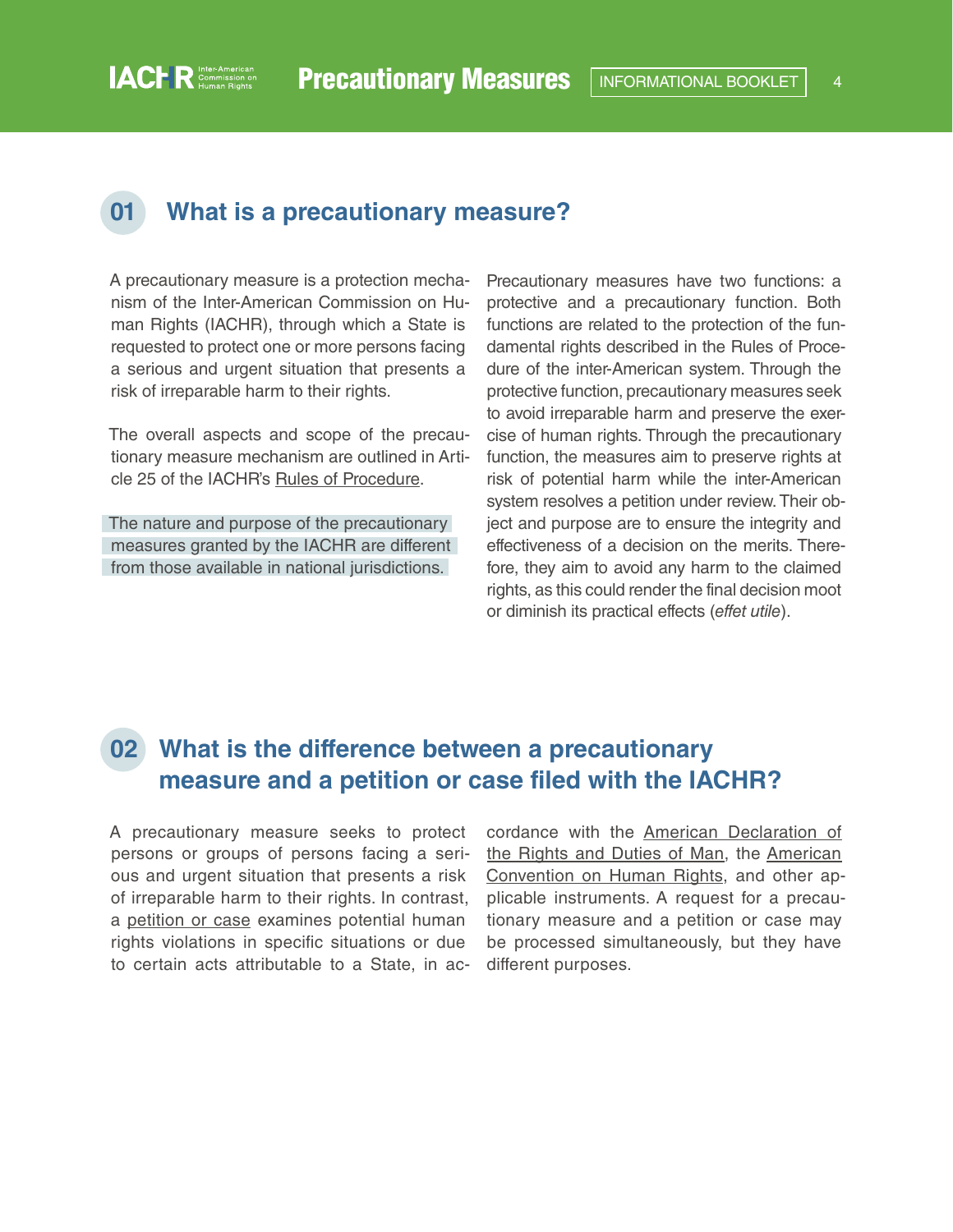| <b>Precautionary measure</b>                                                                                                                                                                                                                                       | <b>Petition or Case</b>                                                                                                                                                                                                      |
|--------------------------------------------------------------------------------------------------------------------------------------------------------------------------------------------------------------------------------------------------------------------|------------------------------------------------------------------------------------------------------------------------------------------------------------------------------------------------------------------------------|
| Seeks to protect specific person(s) in a<br>situation of serious and urgent risk of<br>irreparable harm.                                                                                                                                                           | Establishes violations of human rights<br>protected under the American Convention<br>on Human Rights, or other applicable<br>instruments, and attributable to the State<br>concerned.                                        |
| Does not constitute a prejudgment of any<br>violation of the rights protected under the<br>American Convention on Human Rights or<br>other applicable instruments.                                                                                                 | Establishes the international<br>responsibility of a State.                                                                                                                                                                  |
| Does not require exhaustion of domestic<br>remedies to file a request. However the<br>Commission takes into account whether<br>the situation presenting a risk has been<br>reported to the relevant authorities, or the<br>reasons why this has not been possible. | As a rule, domestic remedies should<br>be exhausted before filing a petition.<br>However, under certain circumstances,<br>a person may be exempted from<br>exhausting domestic remedies if due<br>justification is provided. |
| Does not determine reparation measures.                                                                                                                                                                                                                            | Where a human rights violation is<br>found, reparation measures may be<br>recommended.                                                                                                                                       |
| Does not examine the merits of the<br>situation, as the facts do not need to be<br>fully proven. However, the situation must<br>be duly explained and credible enough to<br>identify a serious risk.                                                               | Reaches conclusions on the merits, which<br>require the relevant means of proof.                                                                                                                                             |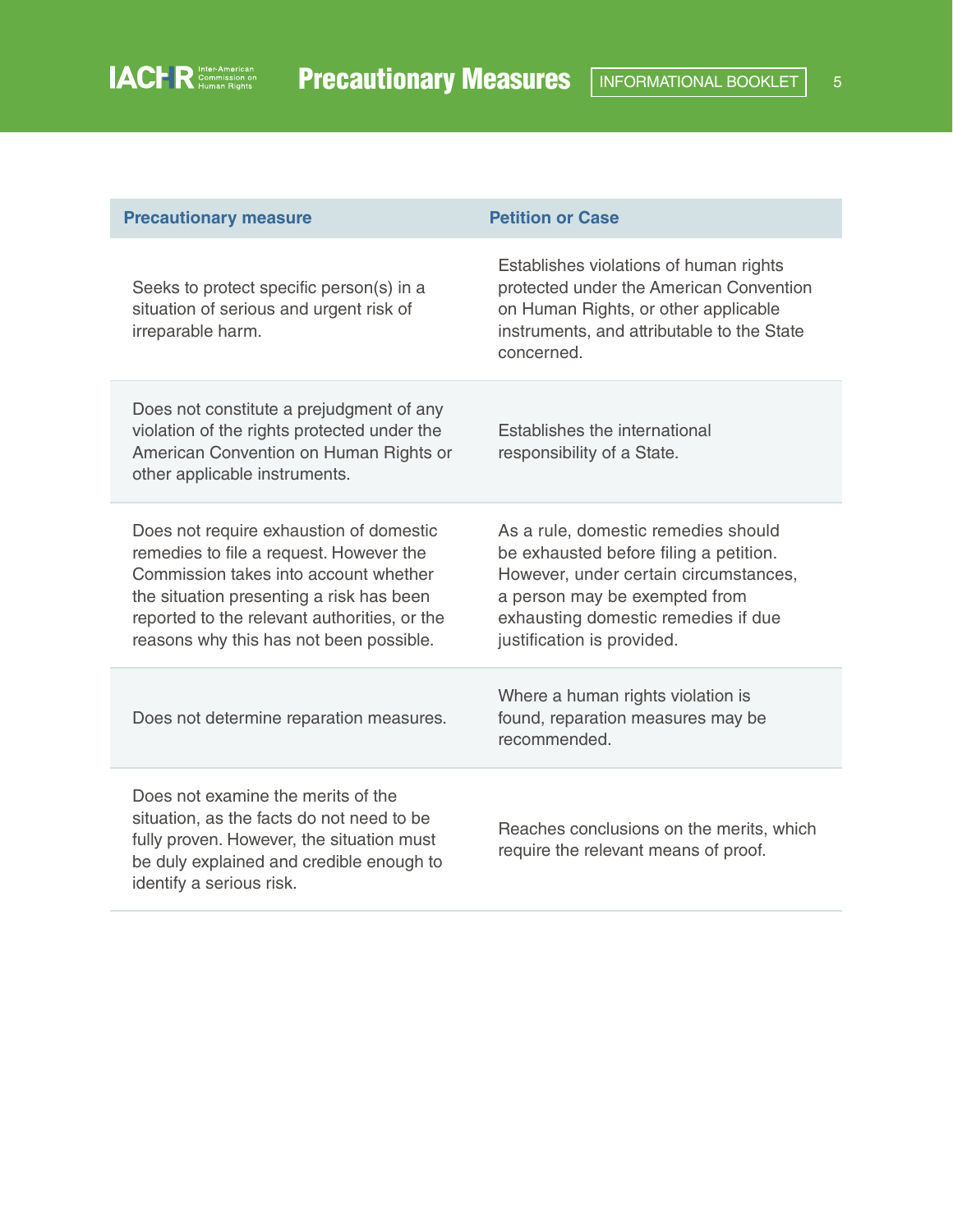## <span id="page-5-0"></span>**03 In which situations is it not suitable to grant a precautionary measure?**

According to the IACHR's precedents, the precautionary measures mechanism is not suitable for requests related to any of the following issues or claims:

- **i)** alleged lack of due process and legal protection in the framework of criminal or civil proceedings (in accordance with Articles 8 and 25 of the [American Convention on Hu](https://www.cidh.oas.org/basicos/english/basic3.american convention.htm)[man Rights](https://www.cidh.oas.org/basicos/english/basic3.american convention.htm) and Article XVIII of the [Ameri](http://www.oas.org/en/iachr/mandate/Basics/declaration.asp)[can Declaration\)](http://www.oas.org/en/iachr/mandate/Basics/declaration.asp);
- **ii)** determination of the compatibility, in abstract terms, of a regulation with the American Convention or other applicable instruments;
- **iii)** payment of pecuniary compensations, which include civil, mercantile and pension proceedings;
- **iv)** allegedly unjustified dismissals of personnel of private or public companies not elected by popular vote, payment of salaries, determinations on promotions and vacations;
- **v)** commercial or civil attachment of property and evictions which represent no additional situations of risk other than impacts on the right to private property;
- **vi)** requests for resources or financial support;
- **vii)**strictly administrative proceedings, including the issuance of certificates, expediting proceedings and declaratory resolutions. For more information, please see [Resolution](https://www.oas.org/en/iachr/decisions/pdf/Resolution-3-18-en.pdf)  [3/2018 on "Strengthening of the processing](https://www.oas.org/en/iachr/decisions/pdf/Resolution-3-18-en.pdf)  [of requests for precautionary measures".](https://www.oas.org/en/iachr/decisions/pdf/Resolution-3-18-en.pdf)

In this regard, there is a wide range of claims for which the Commission has deemed it unsuitable to grant precautionary measures. When a petition has been filed concurrently with a precautionary measures request, the IACHR has opted to examine the information provided through the Individual Petition System, given that these types of claims require a review of the merits and their compatibility with the American Convention or other applicable instruments.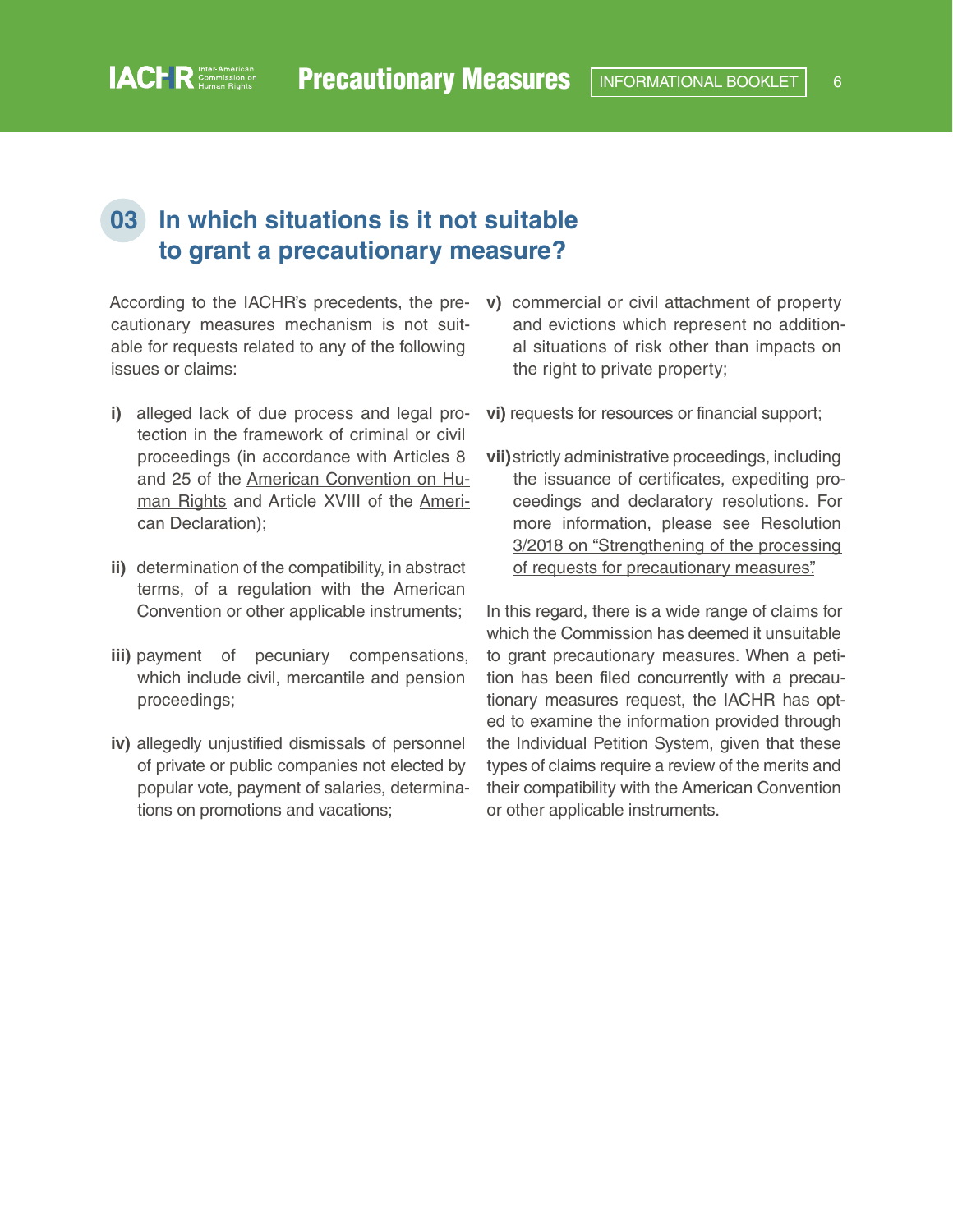# <span id="page-6-0"></span>**04 Who can file a request for precautionary measures? Regarding which States may I file a precautionary measures request? Must the State concerned have ratified the American Convention on Human Rights?**

Any person, group of persons or organization can file a request for precautionary measures involving any country in the region.

The State concerned does not have to have ratified the [American Convention on Human Rights](https://www.cidh.oas.org/basicos/english/basic3.american convention.htm). The Inter-American Commission has the mandate to promote the observance and defense of human rights in all Member States of the Organization of American States (OAS), in accordance with Article 106 of its Charter. The

precautionary measures mechanism is further described in Article 25 of the IACHR's [Rules of](http://www.oas.org/en/iachr/mandate/Basics/rulesiachr.asp)  [Procedure](http://www.oas.org/en/iachr/mandate/Basics/rulesiachr.asp). For States that are not party to the American Convention, the IACHR refers to the [American Declaration of the Rights and Duties](http://www.oas.org/en/iachr/mandate/Basics/declaration.asp)  [of Man](http://www.oas.org/en/iachr/mandate/Basics/declaration.asp) and other applicable instruments in the fulfillment of its mandate.

You are not required to be represented by a lawyer in any proceedings before the IACHR.

# **05 Can I file a request for precautionary measures involving a State of which I am not a citizen? Can I request precautionary measures if I am currently located outside the State concerned?**

It is not necessary to be a citizen of the State concerned in order to request precautionary measures. However, the potential beneficiaries must be in the territory of the State concerned or must intend to return in the event that protection measures are granted. This is because a State cannot implement measures in favor of persons who are not under its jurisdiction.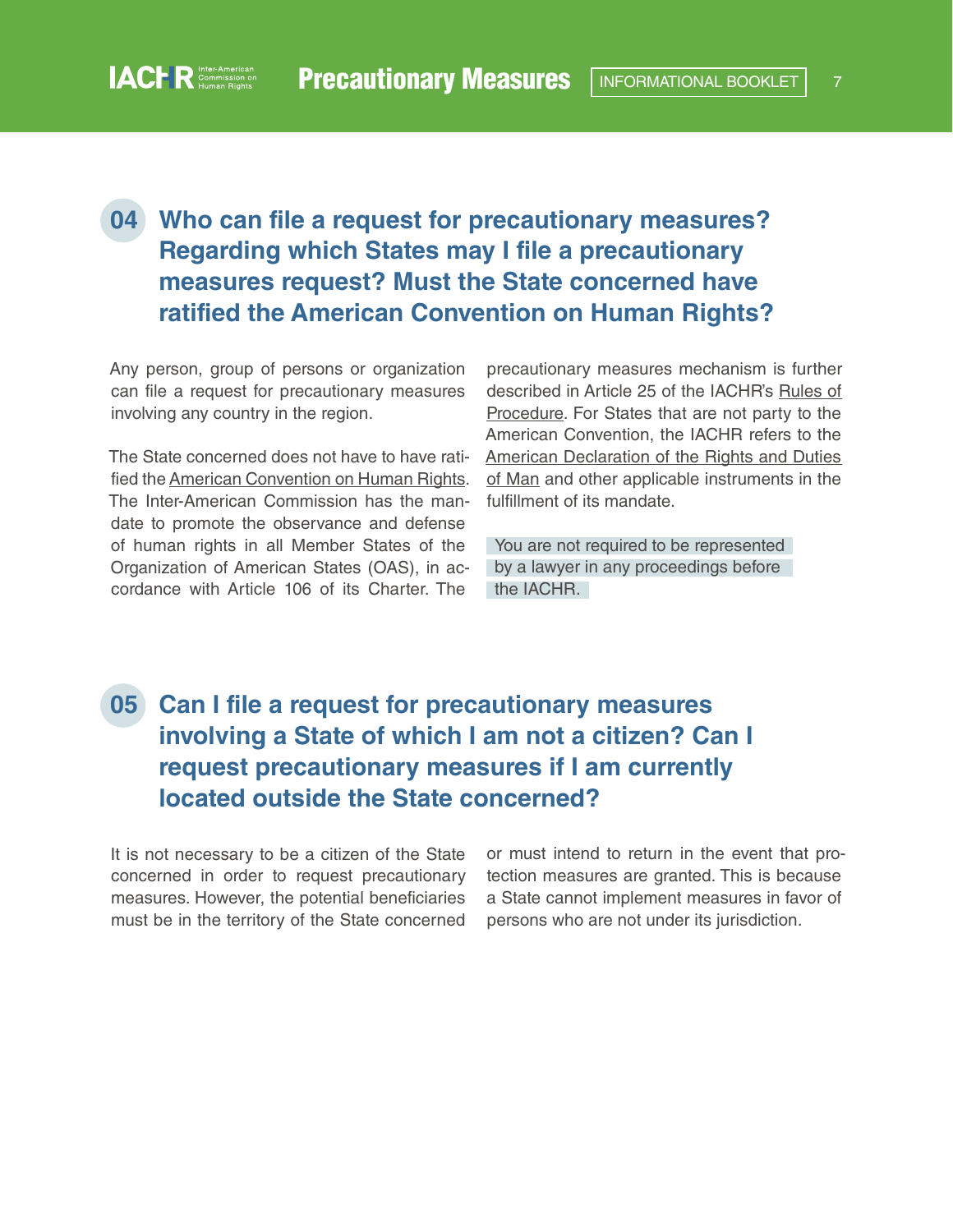#### <span id="page-7-0"></span>**06 In whose favor can I file a request for precautionary measures?**

A request can be filed in favor of a person or group of persons who are or may be at risk. The IACHR has requested protection for persons who have not been individually identified beforehand, but who are **determinable and identifiable**, for instance, by their geographical location or association with a certain group, town, community or organization.

Article 25(3) of the IACHR's Rules of Procedure states that "precautionary measures may protect persons or groups of persons, as long as the beneficiary or beneficiaries may be determined or determinable through their geographic location or membership in or association with a group, people, community or organization." In this sense, the Commission has granted measures for the protection of indigenous and peasant communities, members of civil society organizations, the media or trade unions, as well as persons deprived of their liberty both in prisons and in immigration detention centers, as long as the members are clearly identifiable.

The IACHR requires consent from the person(s) in whose favor the precautionary measure is requested. Otherwise, the absence of consent should be duly justified.

The person who is at serious and urgent risk of irreparable harm may request precautionary measures for themselves. In this case the applicant and the potential beneficiary will be the same person.

### **07 Do I have to pay any cost to file a precautionary measure request?**

**No.** All services and procedures before the IACHR are free of charge. The IACHR does not authorize any person or entity to request or receive payments for any reason.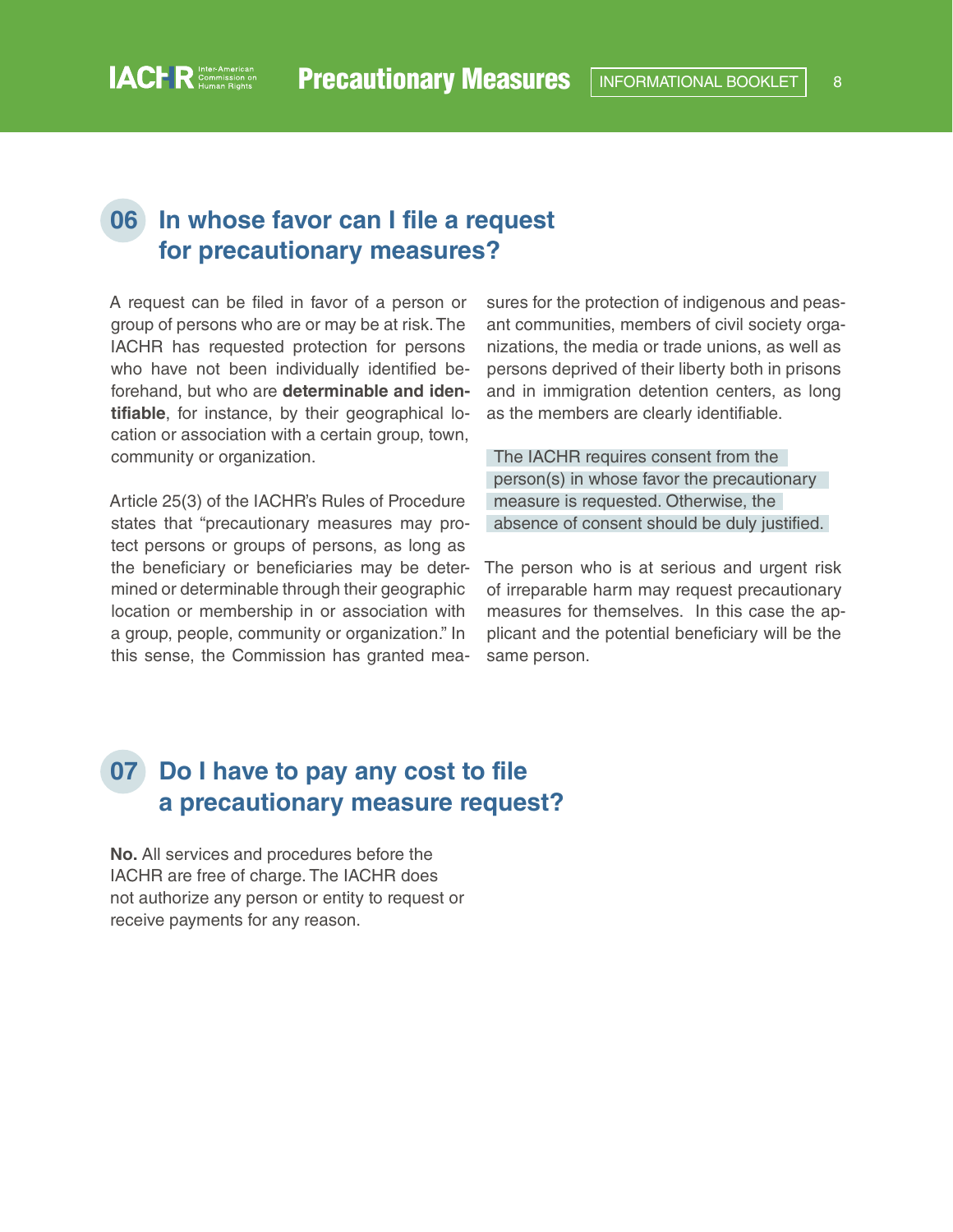#### <span id="page-8-0"></span>**08 How do I file a precautionary measures request?**

The IACHR recommends submitting requests for precautionary measures through its Virtual Portal. This is the most efficient method, as it facilitates the reception of documents in digital format for faster processing. Through this portal, the applicant will receive an automatic message confirming that the request and any attached documents were received.

In the event that applicants are unable to access the [Virtual Portal,](https://www.oas.org/en/iachr/portal/) requests may also be sent to the following email: [cidhdenuncias@](mailto:cidhdenuncias%40oas.org?subject=) [oas.org](mailto:cidhdenuncias%40oas.org?subject=). If the request is submitted by email, please include "Precautionary Measures" in the email's subject line or in the heading of the text for faster identification.

Please note that there will be no acknowledgement of receipt for communications sent by email.

The size limit for emails sent to this inbox is 13 MB. Emails with larger files will not be received in official IACHR inboxes, and no further notification will be sent.

If neither of these channels is viable, requests are also accepted by postal mail to the following address: **1889 F Street, NW, 20006, Washington, DC, USA.**

In-person visits to the headquarters are neither necessary nor recommended in order to file a request for precautionary measures.

## **09 In what language should I file a request for precautionary measures?**

**The request must be filed in the official language of the State concerned.** The OAS has four official languages:



If the request is not in the official language of the State concerned, the IACHR may ask you to resubmit it in the official language. This may lead to delays in the processing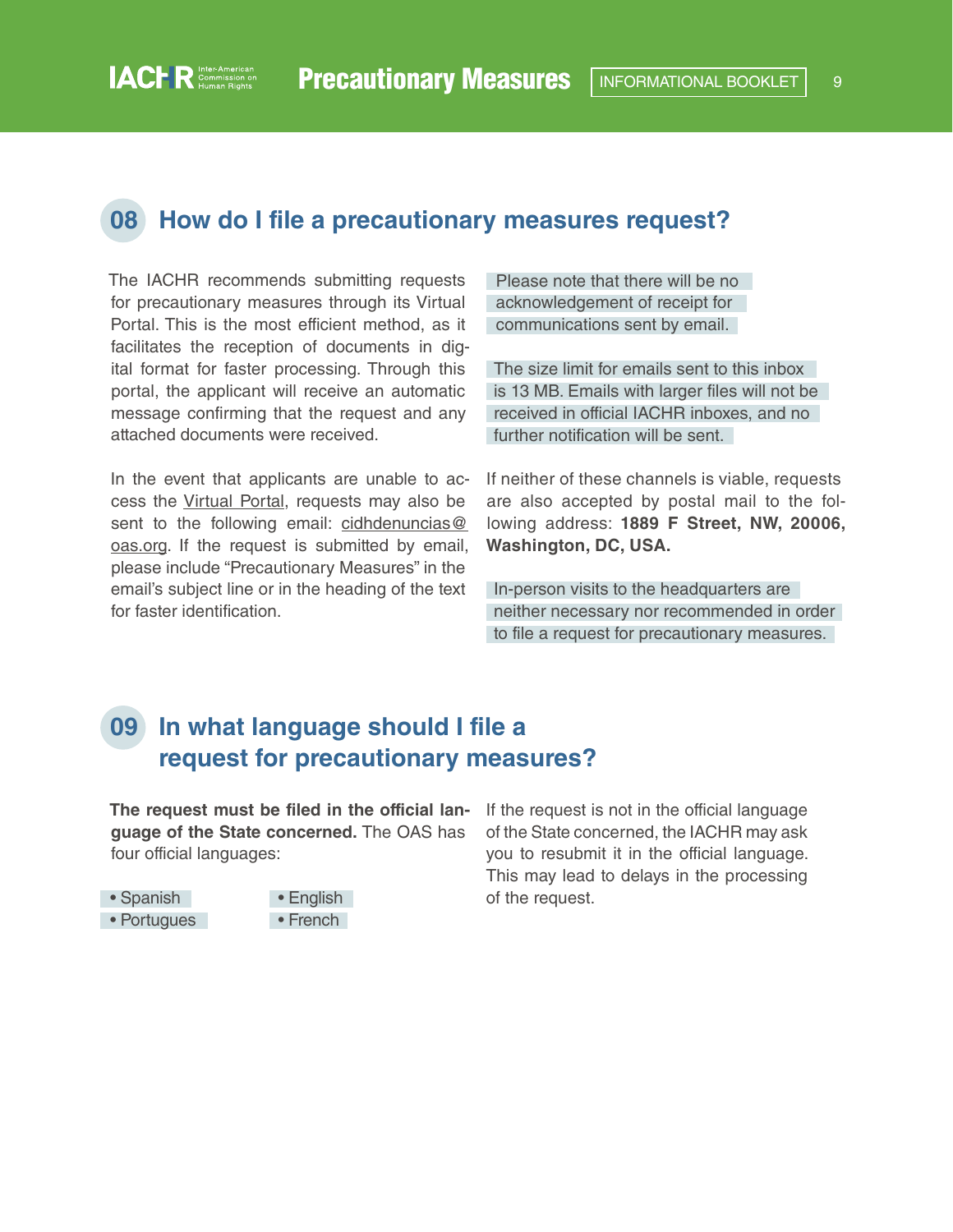## <span id="page-9-0"></span>**10 How do I know whether the IACHR received my request for precautionary measures?**

When requests are sent through the Virtual Portal, you will receive an automatic message confirming receipt and the registration number of the request for precautionary measures.

The IACHR does not confirm receipt of requests submitted via email or postal mail. Acknowledgement of receipt of these requests will be made when notifying the applicant of any decision.

The size limit for emails sent to this inbox is 13 MB. Emails with larger files will not be received in official IACHR inboxes and no further notification will be sent.

### **11 Why have I not received a response to additional emails sent after filing my request for precautionary measures?**

Any email sent to [cidhdenuncias@oas.org](mailto:cidhdenuncias%40oas.org?subject=) is processed by the Executive Secretariat of the IACHR. However, the Secretariat lacks the resources or means to acknowledge receipt of every communication at the time they are received. If you require a record of having submitted a communication to the IACHR, please use the [Virtual Portal.](https://www.oas.org/en/iachr/portal/)

The size limit for emails sent to this inbox is 13 MB. Emails with larger files will not be received in official IACHR inboxes and no further notification will be sent.

# **12 How long will it take to process my request for precautionary measures? When will I obtain an answer?**

The IACHR cannot establish a specific time frame for the final decision on a request. The response time varies depending on each case, its development, the volume of requests received, and their level of complexity.

Given the large number of requests received each year, the IACHR analyzes each situation based on its seriousness and urgency and prioritizes those that are likely to be granted in accordance

with its Rules of Procedure and set precedents. These include situations involving threats against the rights to life and personal integrity, health, cases of deportations, extraditions, the potential application of the death penalty (while there is a petition pending before the IACHR), disappearances, detention conditions, among other similar matters. Special consideration is given to whether the risk of irreparable harm will materialize soon or in the immediate future.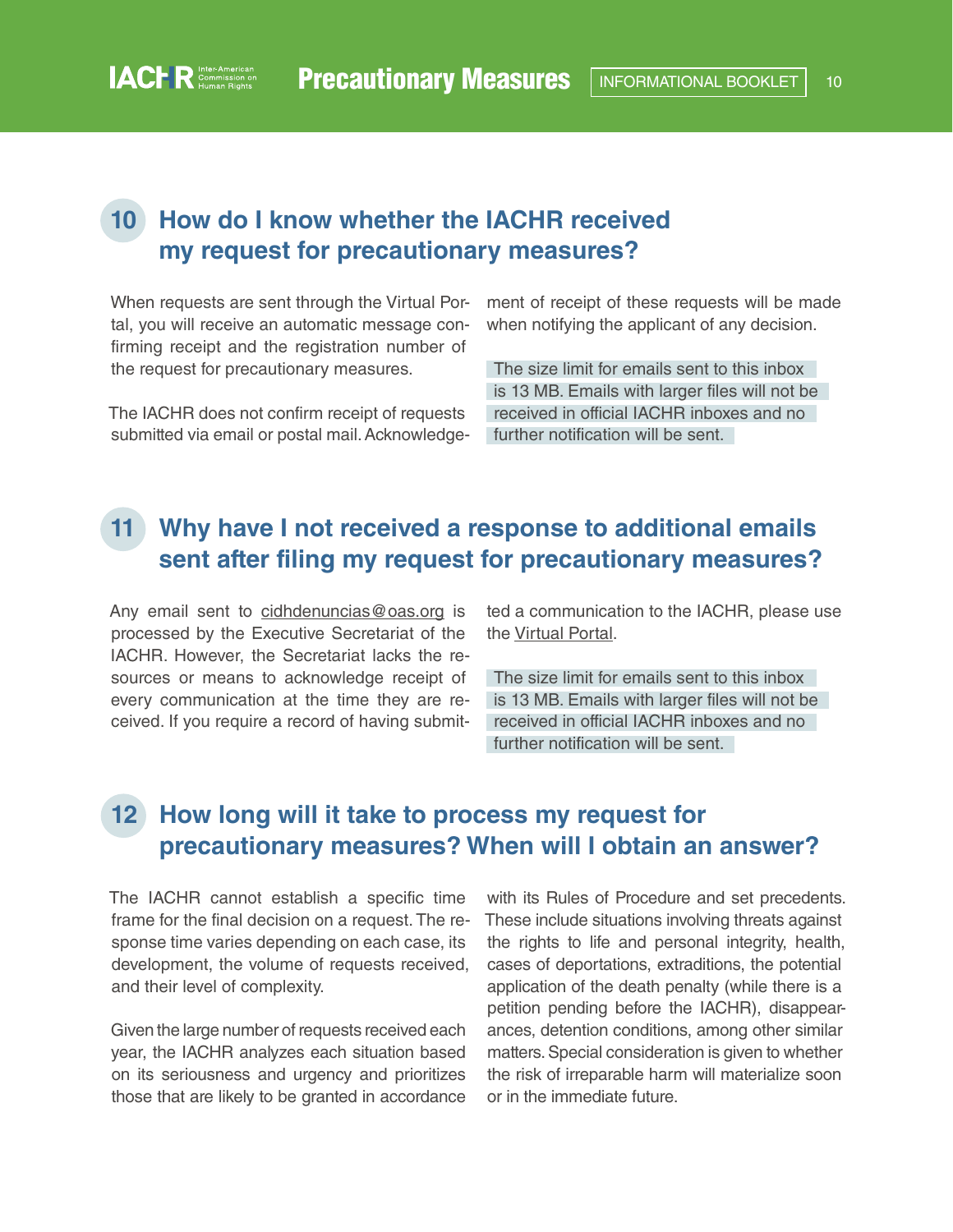<span id="page-10-0"></span>The situations in which the IACHR has granted • precautionary measures can be accessed on the IACHR's website. Some examples of factors influencing response time include:

- Whether the information initially provided is sufficient to establish the urgency of the alleged situation or whether additional information from the applicant is needed to clarify some aspects of the request.
- Whether the information provided on the situation is up to date.
- The response time of the applicant and/or the State to letters sent by the IACHR.
- The complexity of the situation or amount of information presented.
- Other equally urgent situations that may be pending resolution by the IACHR.

## **13 What is the difference between an applicant and a potential beneficiary?**

mits the request for precautionary measures before the IACHR and who subscribes to or signs the request.

The potential beneficiary is the person for whom protection is requested. If the precautionary measure is granted, he or she will be referred to as the "beneficiary."

The applicant is the person who files or sub- Also see: [18. Can I send confidential informa](#page-14-0)[tion or request that the IACHR keep certain in](#page-14-0)[formation confidential?](#page-14-0)

> Any person facing a situation of serious and urgent risk of irreparable harm and who is not able to be represented or assisted by a third party may file a precautionary measure request for themselves. In this case, the applicant and the potential beneficiary of the measure would be the same person.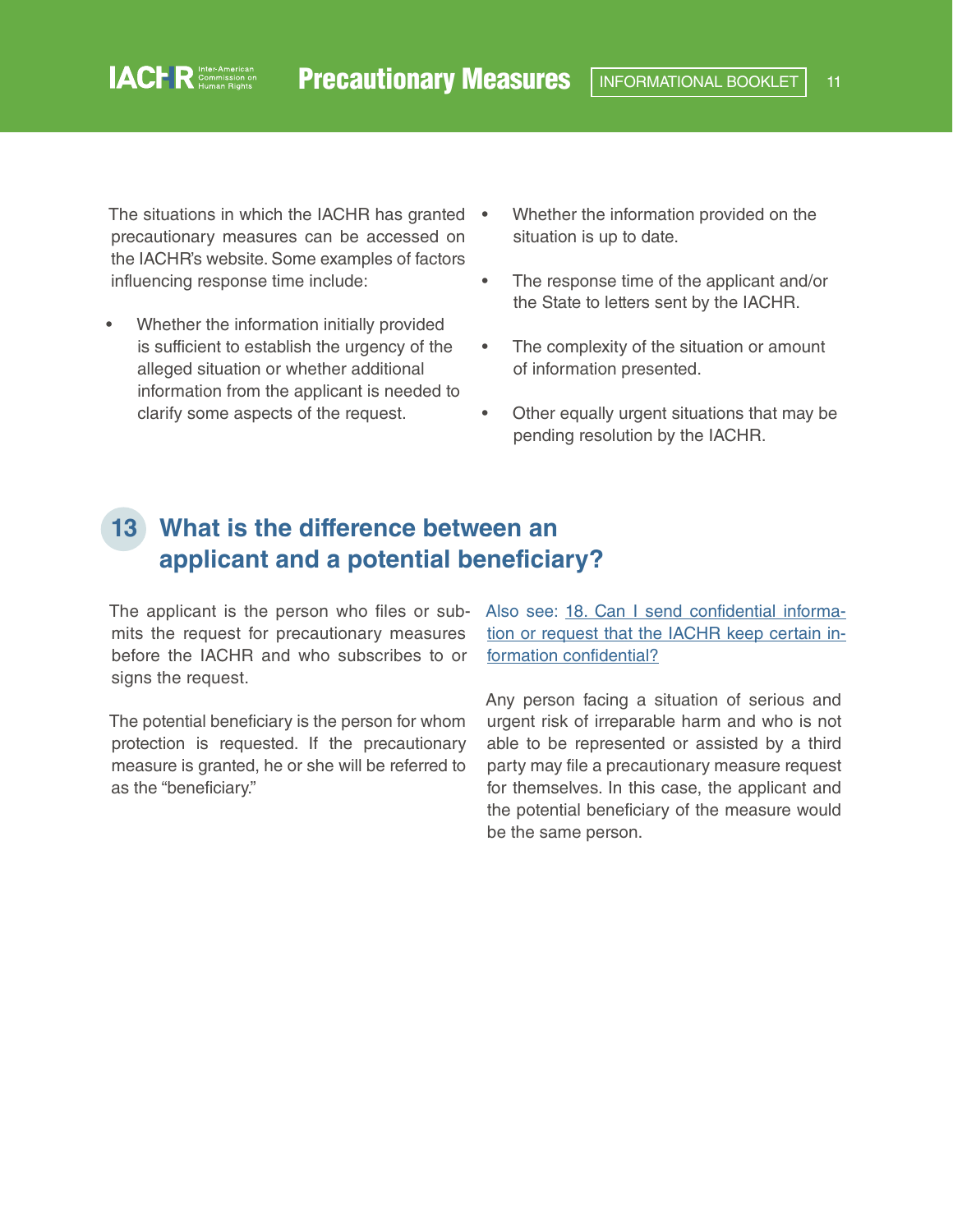## <span id="page-11-0"></span>**14 What kind of information should I include in my request for precautionary measures?**

The elements that should be included in a request for precautionary measures are described in Article 25 of the IACHR's [Rules of Procedure.](http://www.oas.org/en/iachr/mandate/Basics/rulesiachr.asp)

The request should include a detailed, individualized and concise report (no more than five pages). To facilitate an analysis of the specific situation, the information provided should include specific details of time (dates), manner, place and, if possible, the perpetrators of the sources of risk (for instance, a State officer or a civilian).

Applicants should specify whether the alleged situation was reported to the domestic authorities, or otherwise justify why this has not been possible. Disclose any response obtained, including administrative or judicial decisions, preferably providing a copy of the principal resolutions.

To facilitate prompt assessment, applicants are encouraged to inform whether they resorted to competent authorities at the domestic level to request protection measures (for example, the police, the prosecutor's office, the ombudsperson's office, or any other entity), and to submit any response obtained, preferably providing a copy of the decisions.

Please note that it is not necessary to submit lengthy or extensive information for the request to be granted. In fact, the IACHR has granted precautionary measures based on relatively brief reports.

If more information is required, the IACHR will send the applicants a letter requesting additional information.

Given that the precautionary measures mechanism does not require legal representation, the description of events does not need to include any legal arguments or formal documents as those required at the domestic level.

Wherever possible, applicants should attach supporting documents to their request, especially when it involves lack of access to medical treatment or health issues, or potential violations of the right to family life or freedom of expression. Additionally, applicants can attach photographs of threats received, pamphlets, phone or computer screenshots, video or audio recordings, among others. This information will permit the IACHR to analyze the allegations made by the applicants in greater detail.

A form with information about the elements to consider when filing a request for precautionary measures is available on the Virtual Portal.

The following are hypothetical examples based on frequent requests and serve merely as a guide for users who wish to fill out the precautionary measures form. These examples do not guarantee that a request will be granted.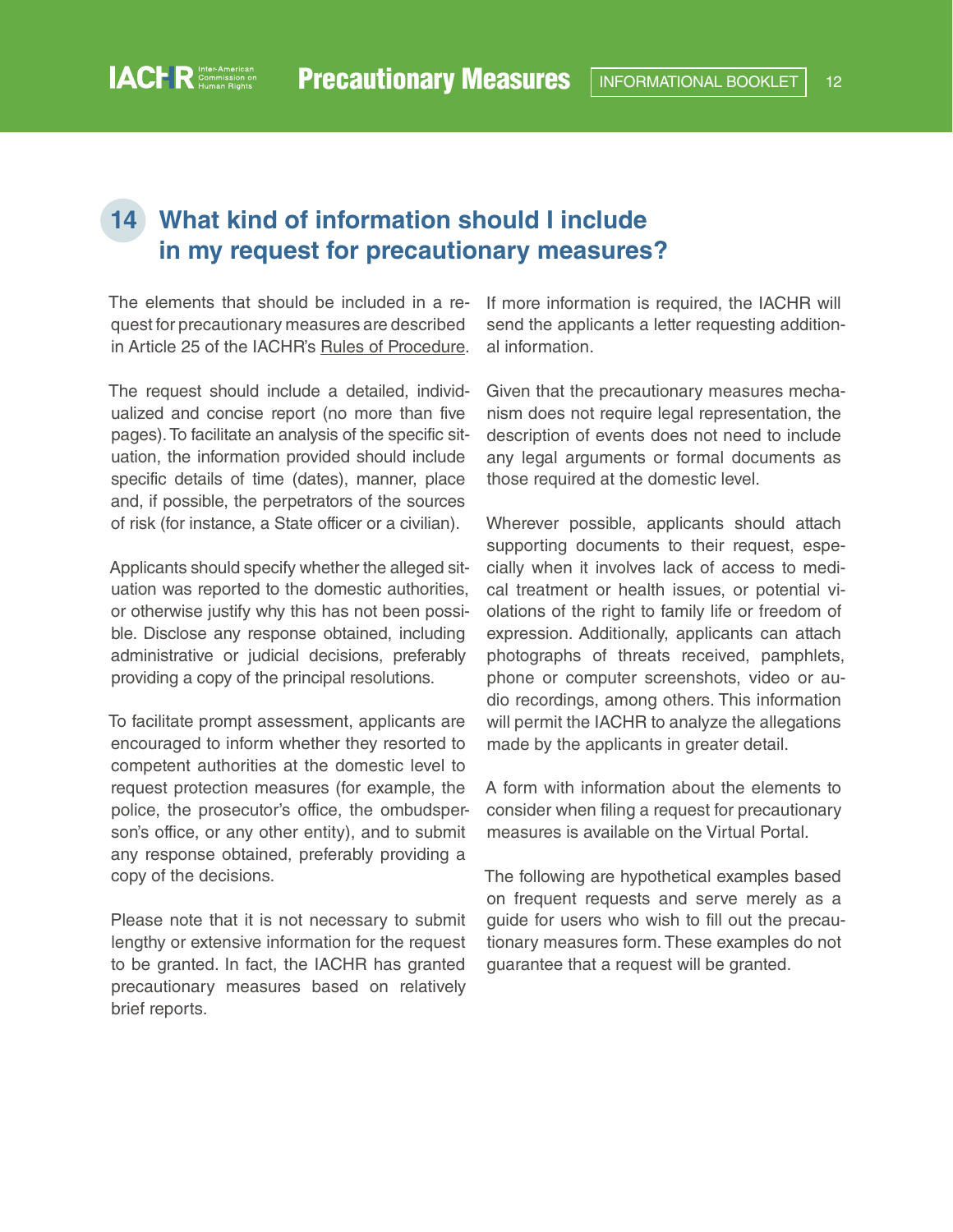| <b>Inadequate Examples</b>                                                                                                                                                                                   | <b>Adequate Examples</b>                                                                                                                                                                                                                                                                                                                                                                                                                                                                                                                                                                                                                                                                                                               |
|--------------------------------------------------------------------------------------------------------------------------------------------------------------------------------------------------------------|----------------------------------------------------------------------------------------------------------------------------------------------------------------------------------------------------------------------------------------------------------------------------------------------------------------------------------------------------------------------------------------------------------------------------------------------------------------------------------------------------------------------------------------------------------------------------------------------------------------------------------------------------------------------------------------------------------------------------------------|
| "I am at risk, I fear for my<br>life, I am being followed and<br>the police won't help me."                                                                                                                  | "I am at risk and fear for my life. I am being followed and<br>the police won't help me. At the end of February this<br>year, I started receiving threats on my cell phone and<br>through letters sent to my workplace from the criminal<br>group XXX/ Mr. or Ms. XXX. They've warned me that if I<br>don't stop defending my community XXX, they are going<br>to kill me and my family. I reported this to the police on<br>[date]. I haven't received any protection measures despite<br>having requested them. They told me that they are still<br>investigating but no progress has been made.                                                                                                                                     |
| "I am detained in inhuman<br>and degrading conditions.<br>I am being subjected to<br>mistreatment."                                                                                                          | "I am detained in inhuman and degrading conditions. I am<br>being subjected to mistreatment. I have been held in a<br>very small cell for five months. The cell is intended for six<br>people, but there are many more in here (around 15). There<br>are no windows or access to sunlight, we only have two<br>mattresses, and the floor is extremely dirty since there are<br>no toilets inside the cell. When the guards arrive, they start<br>to attack or insult us, and the food they serve us sometimes<br>appears rotten. The last time the guards came and beat<br>us was [date]. One of the persons injured has not received<br>medical treatment. We are not allowed to have contact with<br>our lawyers or family members." |
| "I have a health problem.<br>I'm experiencing pain in<br>my stomach, but ever since<br>I was detained, I haven't<br>received any medicine, even<br>though I requested it from<br>the physicians many times." | "I have a health problem. I'm experiencing pain in<br>my stomach, but ever since I was detained, I haven't<br>received any medicine, even though I requested it from<br>the physicians many times.<br>I don't know exactly what my illness is but for many days<br>I have had unbearable pain and it's hard to sleep, which<br>didn't used to happen to me before being detained. They<br>gave me pills at the nurse's office last week, but I don't<br>think they are helping. When I went back, they told me<br>to wait and later said they had nothing left to give me for<br>now. I also noticed some type of lump in my abdomen,<br>but they didn't check anything."                                                              |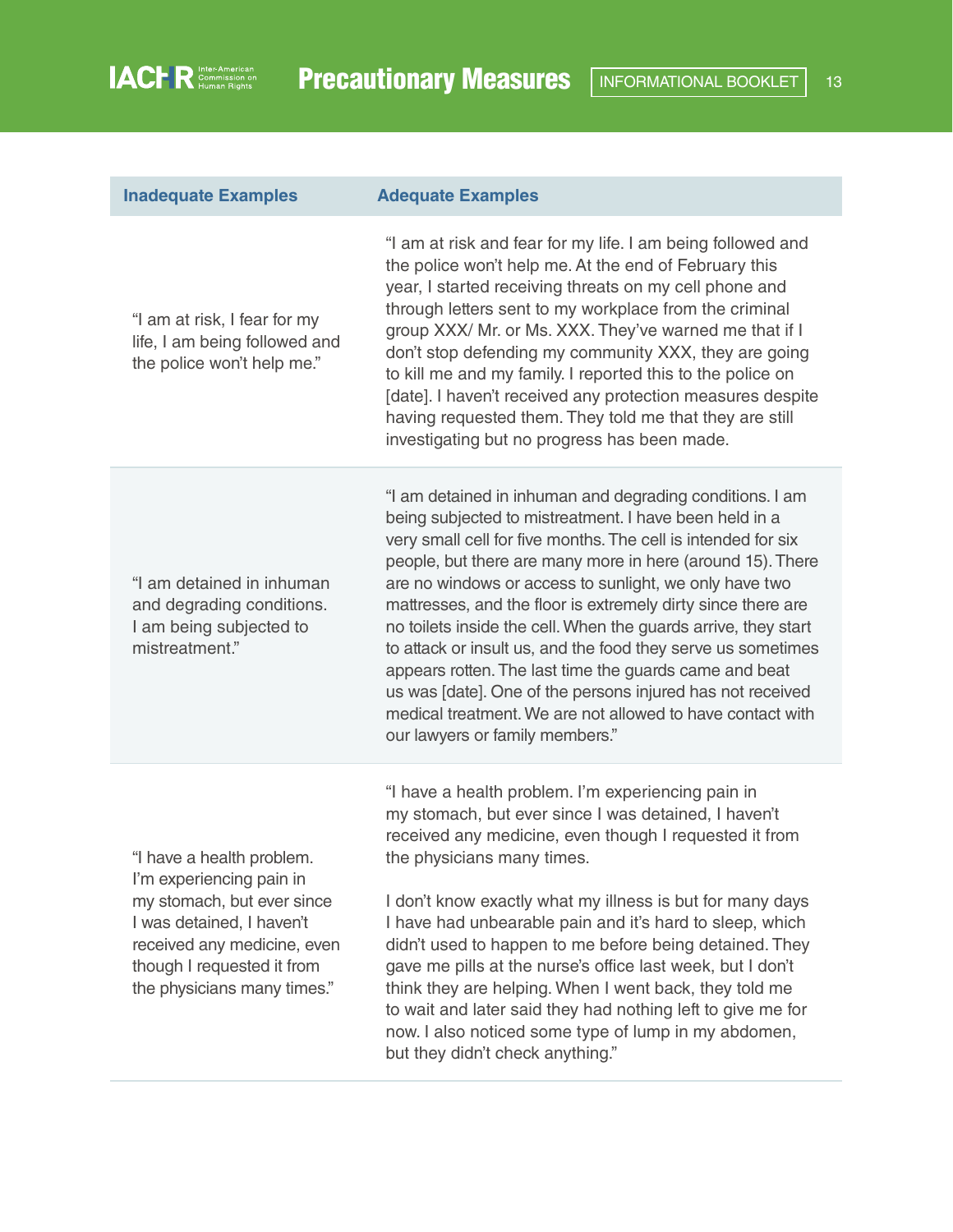#### <span id="page-13-0"></span>**15 Do I need to prove my allegations? How can I do so?**

The precautionary measures mechanism does not require that the facts be fully proven. However, they must be credible and properly explained. In this sense, the information must be sufficiently detailed and substantiated so that the IACHR may determine whether the potential beneficiaries are at serious risk. In legal terminology, this standard of review is known as *prima facie* and it is an essential component of the precautionary measures mechanism. If the account is too vague or ambiguous, the Commission will likely require additional information from the applicant.

Applicants can send supporting documents so that their account is more credible and detailed. However, through this mechanism, the Commission does not apply any admission requirements or procedural rules as would a domestic court of law. For instance, the Commission will not exclude any document from the file if it does not meet certain criteria or does not comply with some of the formal procedures stipulated in national laws.

## **16 Should I exhaust domestic remedies before filing a request for precautionary measures? Should I resort first to the police, the prosecutor's office or a similar authority?**

Unlike the IACHR's petition and case system, Article 25 of the IACHR's Rules of Procedure does not require applicants to exhaust domestic remedies in order to request precautionary measures.

However, to determine whether the potential beneficiaries are in a situation of serious and urgent risk, the IACHR will consider any actions taken to obtain protection from national authorities, as well as the responses obtained. Please note that intervention by the IACHR is fundamentally auxiliary or complementary to the duty of the States to protect the people who are in their territory or under their jurisdiction.

The IACHR takes into account the protection measures granted by the State and if they are

suitable and effective to mitigate the risk alleged in the request. "Suitability" means that the protection measures implemented, by their very nature, are appropriate to mitigate the risk. "Effectiveness" means that the measures in fact produce this result.

If no protection measures have been granted despite complaints, or if they are not suitable or effective and the risk persists or worsens, this could require the IACHR's intervention through precautionary measures. When examining a situation, the IACHR considers, for instance, if the potential beneficiary was granted security escorts who do not regularly do their job, are negligent in their performance or do not accompany the potential beneficiary where they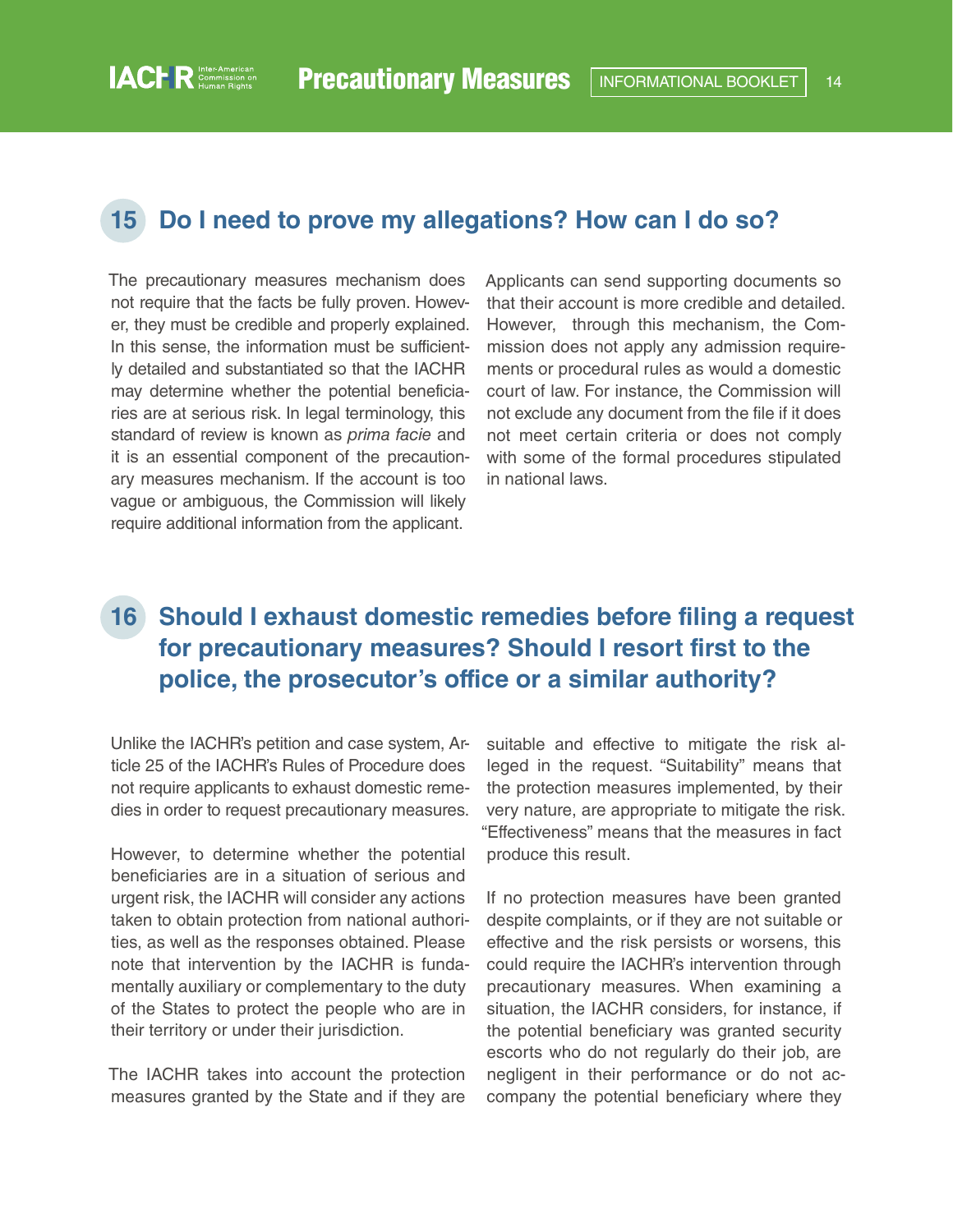<span id="page-14-0"></span>should. Another example is if a vehicle granted for protection is defective and, due to shortcomings in the security detail, incidents of risk or harm continue to occur, among others.

Furthermore, because each State has its own national bodies or institutions to process complaints on events of risk and/or requests for the implementation of protection measures, the IACHR will not specify which body or institution should be

resorted to and will not examine whether domestic remedies were duly exhausted. If applicants are unable to apply for protection through domestic authorities, they should include this information in their request to the IACHR, specifying the reasons why they could not do so. For instance, the IACHR often receives requests from persons who express their fear of resorting to certain institutions for different reasons, such as the fear of retaliation by their alleged attackers.

## **17 Will the State know that I filed a request for precautionary measures with the IACHR?**

Prior to granting a precautionary measure, the IA-CHR will request information from the State concerned, except when the immediacy of the harm admits no delay, in accordance with Article 25 of the IACHR's [Rules of Procedure](http://www.oas.org/en/iachr/mandate/Basics/rulesiachr.asp). The IACHR will make the case file available to the State in the event it requires information on the situation described in the request or decides to grant the precautionary measure. (see[: 21. What are the](#page-16-0)  [criteria used by the IACHR to grant a request?](#page-16-0))

However, if after initial review the IACHR concludes that the request does not meet the requirements and decides to deny precautionary measures, it will not request information from the State concerned. The State will not have access to the case files, and the situation will not be made known. (see: [26. In what situations](#page-22-0)  [does the IACHR decide to request information](#page-22-0)  [from the State?](#page-22-0) and [24. What are the stages of](#page-21-0)  [the precautionary measures procedure?](#page-21-0))

### **18 Can I send confidential information or request that the IACHR keep certain information confidential?**

If the IACHR decides to grant precautionary measures, or to request information from the State on the situation alleged in the request, all documentation in the file will be made available to the State. If for any reason applicants

wish to bring information only to the attention of the IACHR and not the State, it is important to note that this information cannot be used to justify or substantiate the granting of a precautionary measure.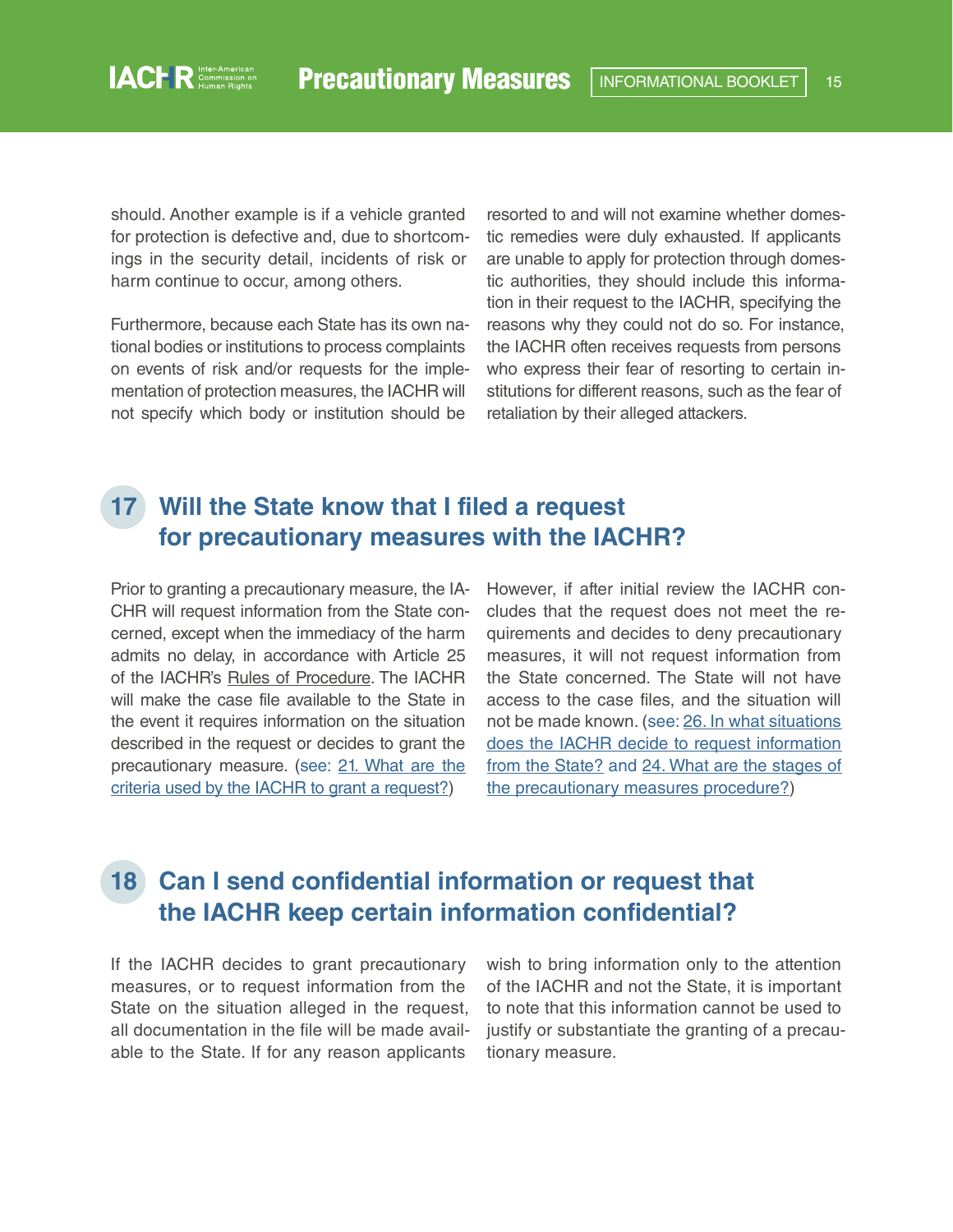<span id="page-15-0"></span>The only information from the precautionary measures request that can be kept completely confidential is the applicant's identity. If the applicant and the potential beneficiary are the same person, or if their relationship could reveal the identity of the former, the request should be drafted so as to not reveal their identity. For example, if the applicant is the potential beneficiary's mother but she does not want her identity to be known, she should write: "Mr. X received threats" instead of "my son received threats." If the applicant and the potential beneficiary are the same person, the text should be written in the third person: "Ms. XX received threats," instead of "I received threats." Please note that the IACHR will not edit any text, so it is advised to take precautions.

As for the identity of the beneficiaries who are granted a precautionary measure, the IACHR may keep their identity confidential in public documents, including precautionary measures resolutions, by using initials or pseudonyms. However, the IACHR must disclose the identity of the beneficiaries of a precautionary measure granted to the State concerned, as the State must be able to identify the persons who require protection.

#### **19 Who decides whether to grant my request for precautionary measures?**

The decision on whether to grant a request for precautionary measures rests exclusively with the IACHR. Commissioners will not participate in the debate or deliberation of a situation which concerns the country of which they are citizens, in accordance with Article 17(2) of the IACHR's [Rules of Procedure.](http://www.oas.org/en/iachr/mandate/Basics/rulesiachr.asp)

The members of the IACHR also decide if a precautionary measure previously granted should be modified, extended or lifted.

The IACHR's Executive Secretariat receives and processes all requests for precautionary measures. The legal team in charge of this area is the Precautionary and Provisional Measures Section. Nevertheless, all decisions regarding precautionary measures are made by the Commission itself.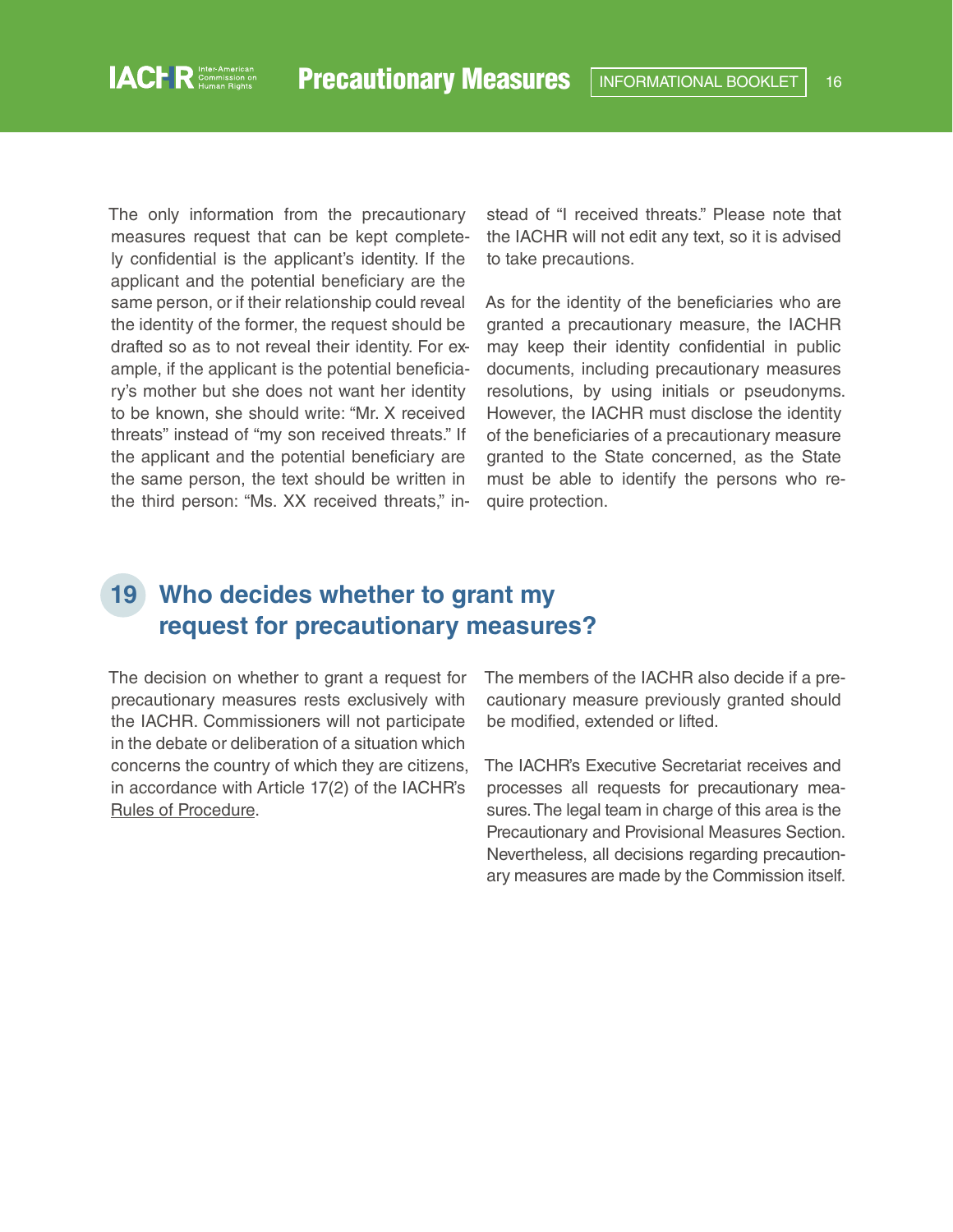#### <span id="page-16-0"></span>**20 What is a precautionary measures resolution?**

The IACHR issues a resolution every time it decides to grant, modify, extend or lift a precautionary measure. This has been the practice since August 1, 2013, when the current Rules of Procedure entered into force.

A resolution includes a summary of the facts and arguments made by each of the parties, as well as the legal basis, the identification of the beneficiaries, and the final recommendations of the IACHR to the State.

The Commission may also issue resolutions to follow up on precautionary measures in force, in accordance with [Resolution 2/2020](http://www.oas.org/en/iachr/mandate/Basics/rulesiachr.asp).

The IACHR does not issue resolutions when it decides that a request for precautionary measures does not meet the procedural requirements (that is, when the request is dismissed or denied). In such cases, the applicant will only receive a notification informing them of the decision. If a request is rejected or closed, the Commission will not provide an individualized explanation or justification either in written form, over the phone or in person.

#### **21 What are the criteria used by the IACHR to grant a request?**

The IACHR assesses requests according to the requirements established in Article 25 of its [Rules of Procedure](http://www.oas.org/en/iachr/mandate/Basics/rulesiachr.asp) and the precedents applicable to each situation.

The requirements for a precautionary measure to be granted consist of situations that are **serious, urgent**, and that present a risk of harm that is **irreparable in nature**.

A **serious situation** refers to a "grave impact" that an action or omission can have on a "protected right" or on the "eventual effect of a pending decision in a case or petition before the organs of the inter-American System."

A "protected right" refers to all the rights rec-ognized in the [American Convention on Hu](https://www.cidh.oas.org/basicos/english/basic3.american convention.htm)[man Rights,](https://www.cidh.oas.org/basicos/english/basic3.american convention.htm) the [American Declaration,](http://www.oas.org/en/iachr/mandate/Basics/declaration.asp) or in any other applicable international treaty or instrument.

The IACHR has granted precautionary measures to protect, for instance, the rights to life, personal integrity, health, freedom of expression, identity and family life.

The "eventual effect of a pending decision in a case or petition before the organs of the inter-American System" refers to the fact that, in addition to directly requesting the protection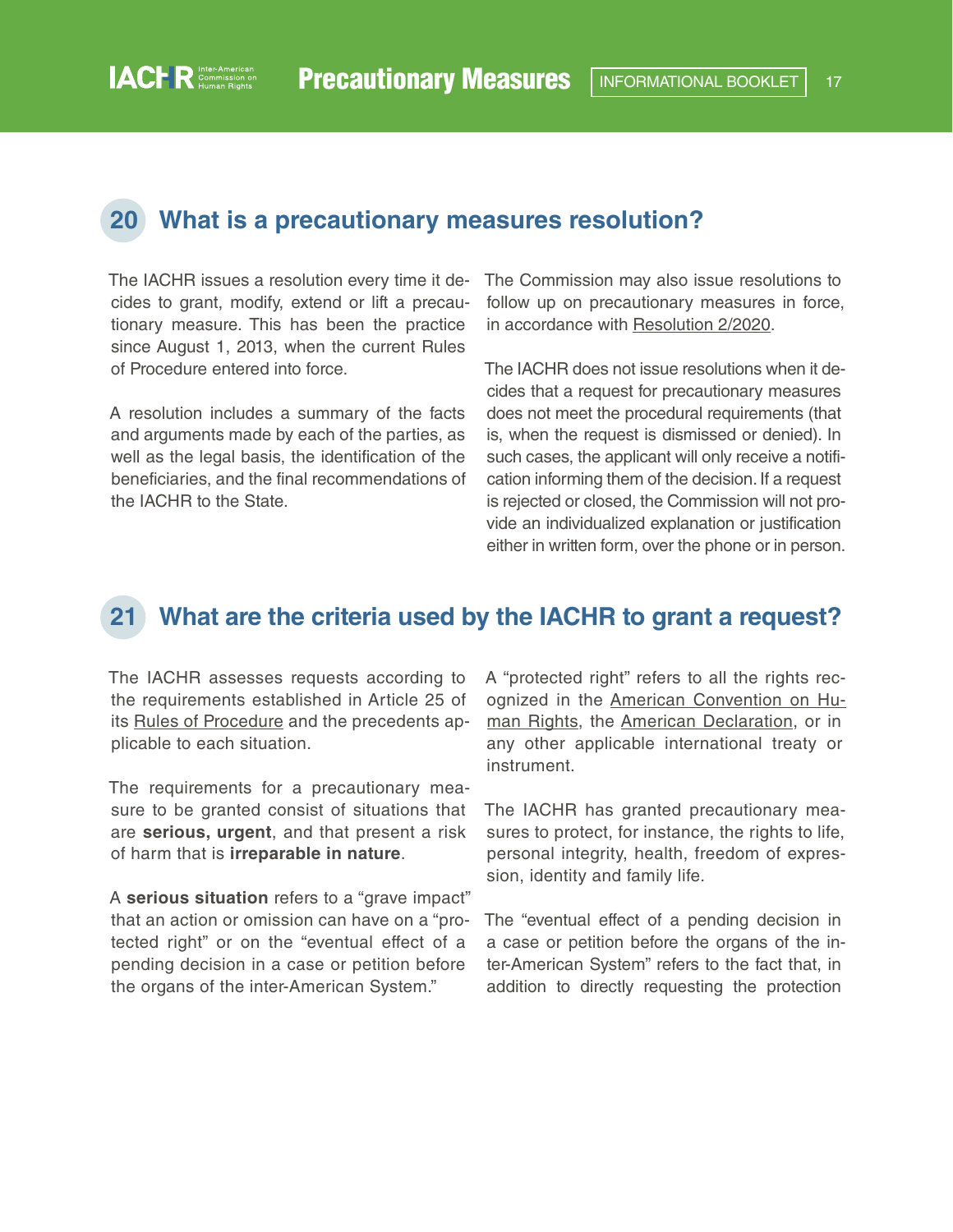of the rights of a person, the IACHR may also request that a State adopt measures or refrain from taking actions that may prevent or hinder the effects of a potential decision in a petition or case. The latter is known in the strictest sense as the "precautionary" dimension. In addition to protecting the right(s) at issue, it aims to preserve a legal situation. For example, this is the case of deportations to a country of destination that poses an immediate risk to the person being deported. In this situation, the IACHR may issue precautionary measures while a concurrent petition alleging violations of due process in the deportation decision is under review by the inter-American System**<sup>1</sup>** ; The IACHR may also issue precautionary measures when the application of the death penalty poses an immediate risk and the concurrent petition claims violations of due process in the proceedings**<sup>2</sup>** .

"Serious impact" implies that an action or omission will necessarily affect the scope or content of the right(s) at issue. For example, if a person is at risk of death due to threats made against him or her, the right to life will be ultimately and seriously impacted. Similarly, if a person is deprived of liberty and does not receive medical care to treat an illness, his or her rights to personal integrity, health or even life could be affected.

The **"urgency of the situation"** is determined by information suggesting that the risk or threat is imminent and could materialize, and that the situation therefore requires preventive or protective action. The IACHR will assess the possibility and probability that the harm may occur in the near future by analyzing the existence of cycles of threats or attacks, the literal nature of the threats received and, in particular contexts, assessments by the corresponding specialists (for example, medical certificates), among others.

Regarding the **requirement of irreparable harm**, it is important to note that the precautionary measures mechanism has evolved since its creation. The understanding of what constitutes an irreparable situation has depended on a variety of factors and legal interpretations under the respective historical contexts, both within the IACHR and the Inter-American Court of Human Rights. In fact, both institutions maintain an ongoing dialogue, thus reflecting the effects of their decisions on each other. At present, the IACHR grants precautionary measures for the protection of the rights to life, personal integrity, health, identity, family life, political rights and freedom of expression, among others.

The IACHR analyzes both the information contained in the request, within the applicable context, and any public information.

The IACHR takes a differentiated approach regarding groups that are in a special situation of vulnerability, which means adopting a gender, diversity and intercultural perspective, among others. For example, in [Resolution 13/19, PM](https://www.oas.org/es/cidh/decisiones/pdf/2019/13-19mc150-19-ve.pdf)  [150-19, Concepción Palacios Maternity Hos](https://www.oas.org/es/cidh/decisiones/pdf/2019/13-19mc150-19-ve.pdf)[pital regarding Venezuela,](https://www.oas.org/es/cidh/decisiones/pdf/2019/13-19mc150-19-ve.pdf) the IACHR noted a differentiated impact in the beneficiaries' access to adequate and timely medical treatment because of their gender. Furthermore, in [Reso](http://www.oas.org/en/iachr/decisions/pdf/2020/93-20MC1100-20-TT.pdf)[lution 93/20, PM 1100-20, Six migrant children](http://www.oas.org/en/iachr/decisions/pdf/2020/93-20MC1100-20-TT.pdf)  [and adolescents regarding Trinidad and Tobago,](http://www.oas.org/en/iachr/decisions/pdf/2020/93-20MC1100-20-TT.pdf) the IACHR analyzed the particular vulnerability of migrant children and emphasized the need to protect them considering the principle of the best interest of the child.

<sup>1.</sup> See, for instance: IACHR, [Resolution No. 30/16, PM 297-16 - E.G.S. and A.E.S.G.](https://www.oas.org/es/cidh/decisiones/pdf/2016/mc297-16-es.pdf), United States, May 11, 2018 [Available in Spanish]. 2. See, for instance: IACHR, [Resolution No. 21/17, PM 250-17 - Lezmond Mitchell, United States](https://www.oas.org/en/iachr/decisions/pdf/2017/21-17mc250-17-us-en.pdf), July 2, 2017.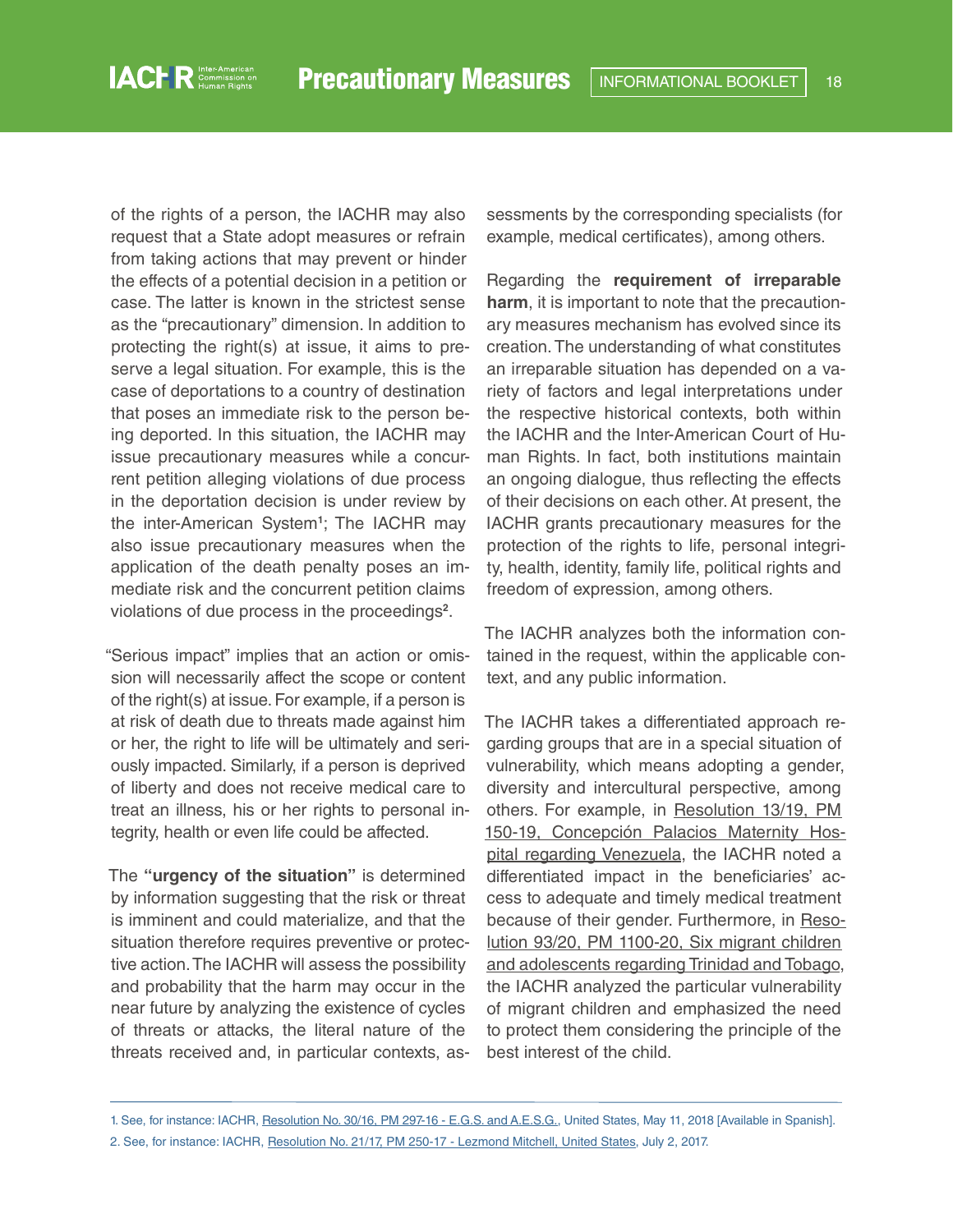#### **22 In what situations is a precautionary measure not suitable?**

If a request does not meet the requirements outlined in Article 25 of the Rules of Procedure, the IACHR will deny precautionary measures.

<span id="page-18-0"></span>**IACHR** Commission on

The specific role of the precautionary measures mechanism is to exclusively request that States adopt protective measures to preserve the rights of a person or the subject matter of a petition or case. In this sense, a person who resorts to the IACHR so that it may determine whether a State is internationally responsible for the violation of human rights recognized in the applicable international instruments should file a petition. (see: 02. What is the difference [between a precautionary measure and a peti](#page-3-0)[tion or case filed with the IACHR?](#page-3-0)).

The IACHR issued [Resolution 3/2018 on](https://www.oas.org/en/iachr/decisions/pdf/Resolution-3-18-en.pdf)  ["Strengthening of the processing of requests for](https://www.oas.org/en/iachr/decisions/pdf/Resolution-3-18-en.pdf)  [precautionary measures"](https://www.oas.org/en/iachr/decisions/pdf/Resolution-3-18-en.pdf) which, among others, outlines the situations considered **unsuitable** for the precautionary measures mechanism:

- **i)** alleged lack of due process and legal protection in the framework of criminal or civil proceedings (in accordance with Articles 8 and 25 of the [American](https://www.cidh.oas.org/basicos/english/basic3.american convention.htm)  [Convention on Human Rights](https://www.cidh.oas.org/basicos/english/basic3.american convention.htm) and Article XVIII of the [American Declaration](http://www.oas.org/en/iachr/mandate/Basics/declaration.asp));
- **ii)** determination of the compatibility, in abstract terms, of a regulation with the American Convention or other applicable instruments;
- **iii)** payment of pecuniary compensations, which include civil, mercantile and pension proceedings;
- **iv)** allegedly unjustified dismissals of personnel of private or public companies not elected by popular vote, payment of salaries, determinations on promotions and vacations;
- **v)** commercial or civil attachment of property and evictions which represent no additional situations of risk other than impacts on the right to private property;
- **vi)** requests for resources or financial support; and
- **vii)** strictly administrative proceedings, including the issuance of certificates, expediting proceedings and declaratory resolutions.

The IACHR cannot grant a precautionary measure if the request's intention is to determine that the State committed a violation of a right or to demand reparation. For example, a request for precautionary measures will most likely be denied if it seeks the release of a potential beneficiary who has been arbitrarily deprived of his or her liberty, or if it seeks the reinstatement of a potential beneficiary to his or her former position after being dismissed from their company, along with the corresponding financial gains. This is because the Commission would inevitably have to examine the merits of the case at hand to reach its decision, which cannot be pursued in the framework of a precautionary measure, but rather **through a petition or case**. However, if the potential beneficiary is being attacked or has health-related problems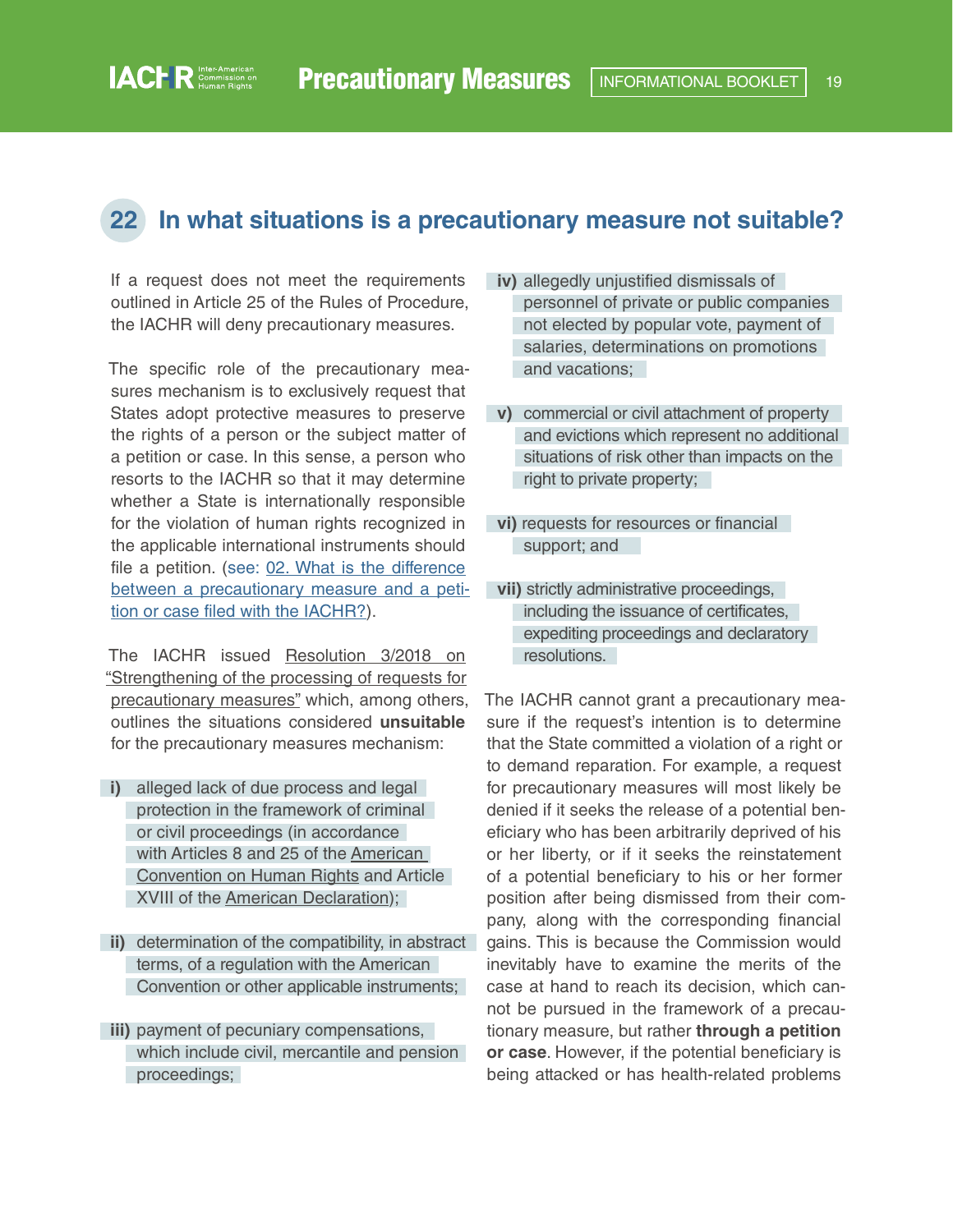<span id="page-19-0"></span>while in prison, or if they are being threatened for reporting their company, the IACHR may take these factors into account in a request for precautionary measures. A decision to deny precautionary measures in no way affects the result of a petition or case. Similarly, filing a request for precautionary measures does not imply that the concurrent petition or case will

be processed more expeditiously or that it will have a greater probability of success. Regarding the petition and case system, the Rules of Procedure only contemplate speeding up the review of a petition if the related precautionary measures have been granted, in accordance with Article 29(2)(a)(iv).

#### **23 What happens if my request is not granted? Can I appeal or send additional information?**

The decision of the IACHR not to grant a precautionary measure is final and cannot be appealed before the IACHR or the Inter-American Court of Human Rights.

Should new events take place, a new request for precautionary measure may be filed. Please note that the IACHR may reiterate the decision not to grant precautionary measures if the new request lacks different and substantial information, and it will not review the request at issue again. The new request may be processed if new elements to be assessed are identified.

The IACHR may decide not to grant a precautionary measure and follow up on the alleged situation through its monitoring functions, for example, through a request for information from the State. In this case, the decision not to grant the precautionary measure will be communicated to the parties and the applicants will no longer be formally notified of any actions taken by the IACHR.

Additionally, the decision not to grant a request for precautionary measures does not imply that the IACHR is not addressing the issue. The IA-CHR has [11 thematic Rapporteurships and two](https://www.oas.org/en/iachr/mandate/composition.asp)  [Special Rapporteurships.](https://www.oas.org/en/iachr/mandate/composition.asp) The Precautionary and Provisional Measures Section frequently works together with them, as well as with the special monitoring mechanisms, including [MESENI](https://www.oas.org/en/iachr/jsForm/?File=/en/iachr/meseni/default.asp) and [MESEVE](https://www.oas.org/en/iachr/jsForm/?File=/en/iachr/meseve/default.asp), and the Rapid and Integrated Response Coordination Units (SAC-ROIs). In this sense, the precautionary measures mechanism is one of many mechanisms available to the IACHR to fulfill its mandate.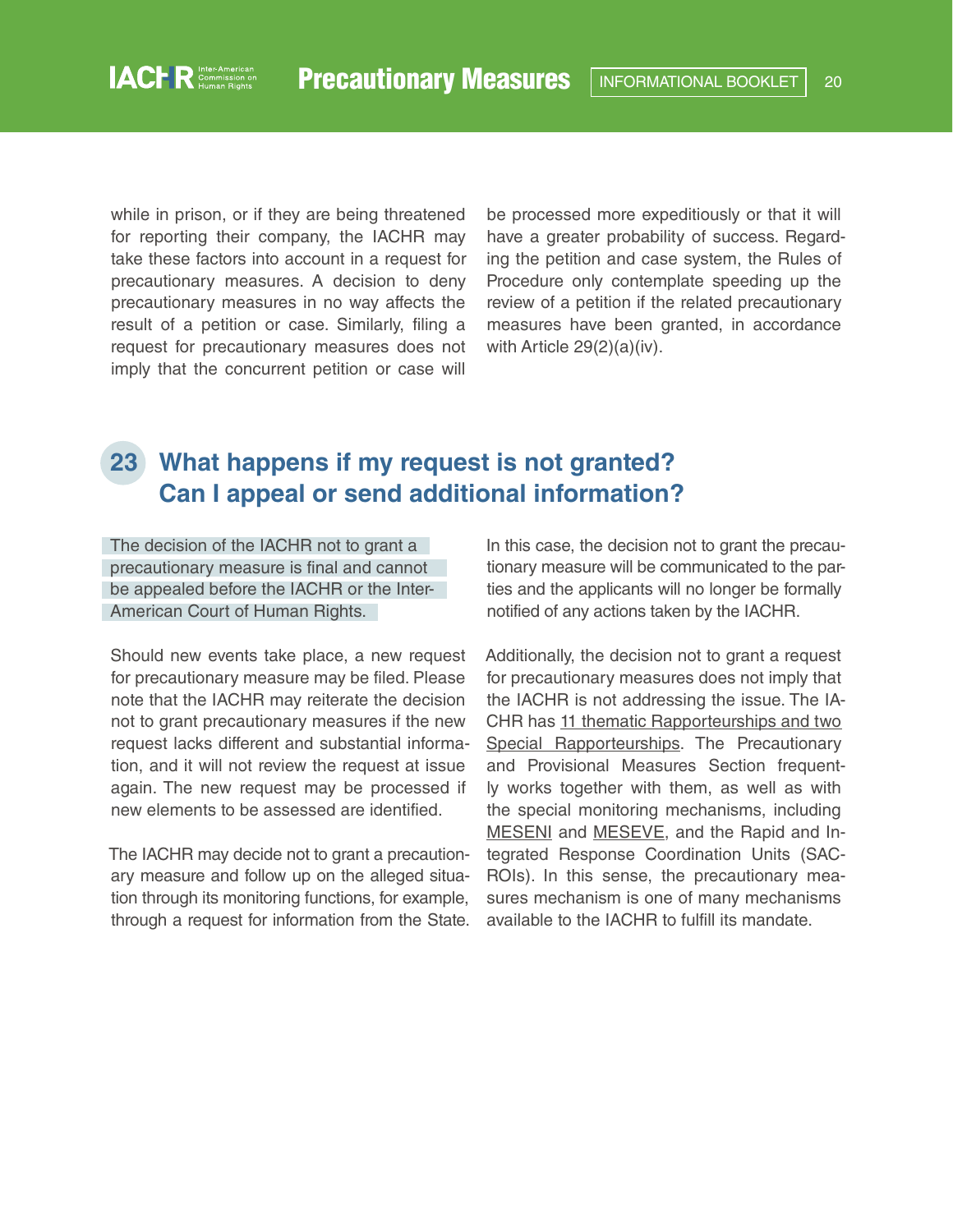## **Step by step of the procedural stages of a Precautionary Measure**

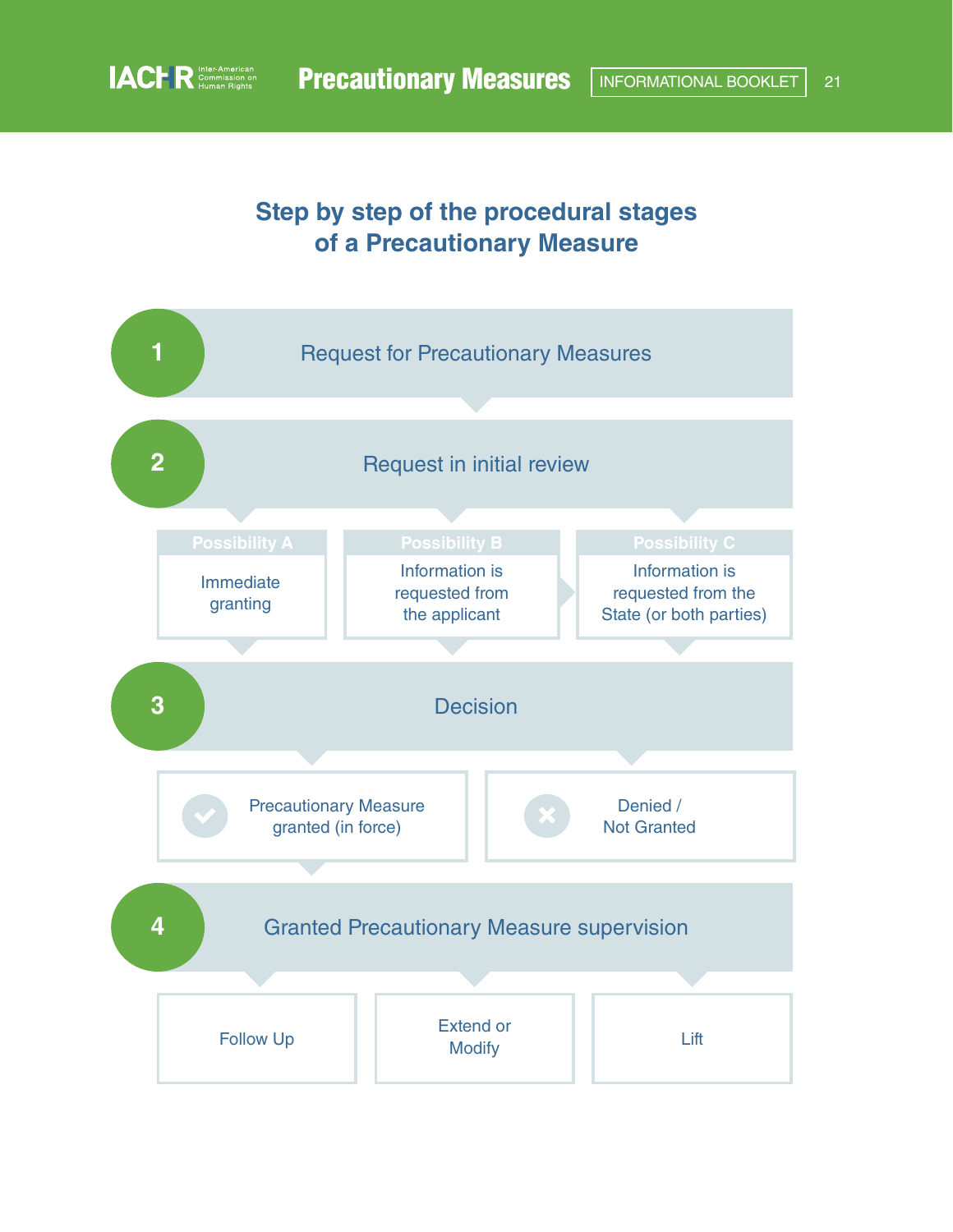## <span id="page-21-0"></span>**24 What are the stages of the precautionary measures' procedure?**

Article 25 of the Rules of Procedure states that the IACHR shall issue public resolutions when it decides to grant, lift or modify the subject matter of a precautionary measure in force. Therefore, for practical purposes, the IACHR's Executive Secretariat organizes the requests in the [Virtual](https://www.oas.org/en/iachr/portal/)  [Portal](https://www.oas.org/en/iachr/portal/) into three procedural stages, as follows:

- **i) Measures in initial review:** These consist of requests being analyzed for the first time and those in which additional information has been requested from the applicant. At this stage, the request has not been brought to the attention of the State, The State is not asked to provide information on the matter.
- **ii) Measures under request for information**  from the State: Requests at this stage have been brought to the attention of the State and information has been requested in accordance

with Article 25(5) of the Rules of Procedure. The IACHR may require information from the State for the first time or may subsequently request additional information from both parties.

**iii) Measures in force:** These consist of requests in which the Commission has deemed the procedural requirements met and has granted precautionary measures. At this stage, the Commission oversees the implementation of such measures.

Through the Virtual Portal, users will be able to check if their request has been **deactivated** (see: [27. What happens if I do not respond to a](#page-23-0)  [request for information from the IACHR about](#page-23-0)  [my request for precautionary measures?](#page-23-0) y [28.](#page-23-0)  [What does it mean that a request for precaution](#page-23-0)[ary measures was deactivated? When is a re](#page-23-0)[quest for precautionary measures deactivated?\)](#page-23-0).

## **25 What are the steps in the stages "Measures in initial review" and "Request for information from the State"?**

A. Initial review: During initial review, an analysis is conducted on whether the request meets the requirements established in Article 25 of the IACHR's Rules of Procedure. All new requests received by the IACHR begin at this stage.

The requests remain at this stage even when the IACHR decides to request additional information from the applicant to clarify or compliment any information relevant to the request.

If the IACHR requests information from an applicant through a written communication, the lack of response to that communication within the specified time frame will result in no further processing of the request for precautionary measures. This means that the matter will be deactivated without prior notification.

(see: [27. What happens if I do not respond to a](#page-23-0)  [request for information from the IACHR about](#page-23-0)  [my request for precautionary measures?](#page-23-0)).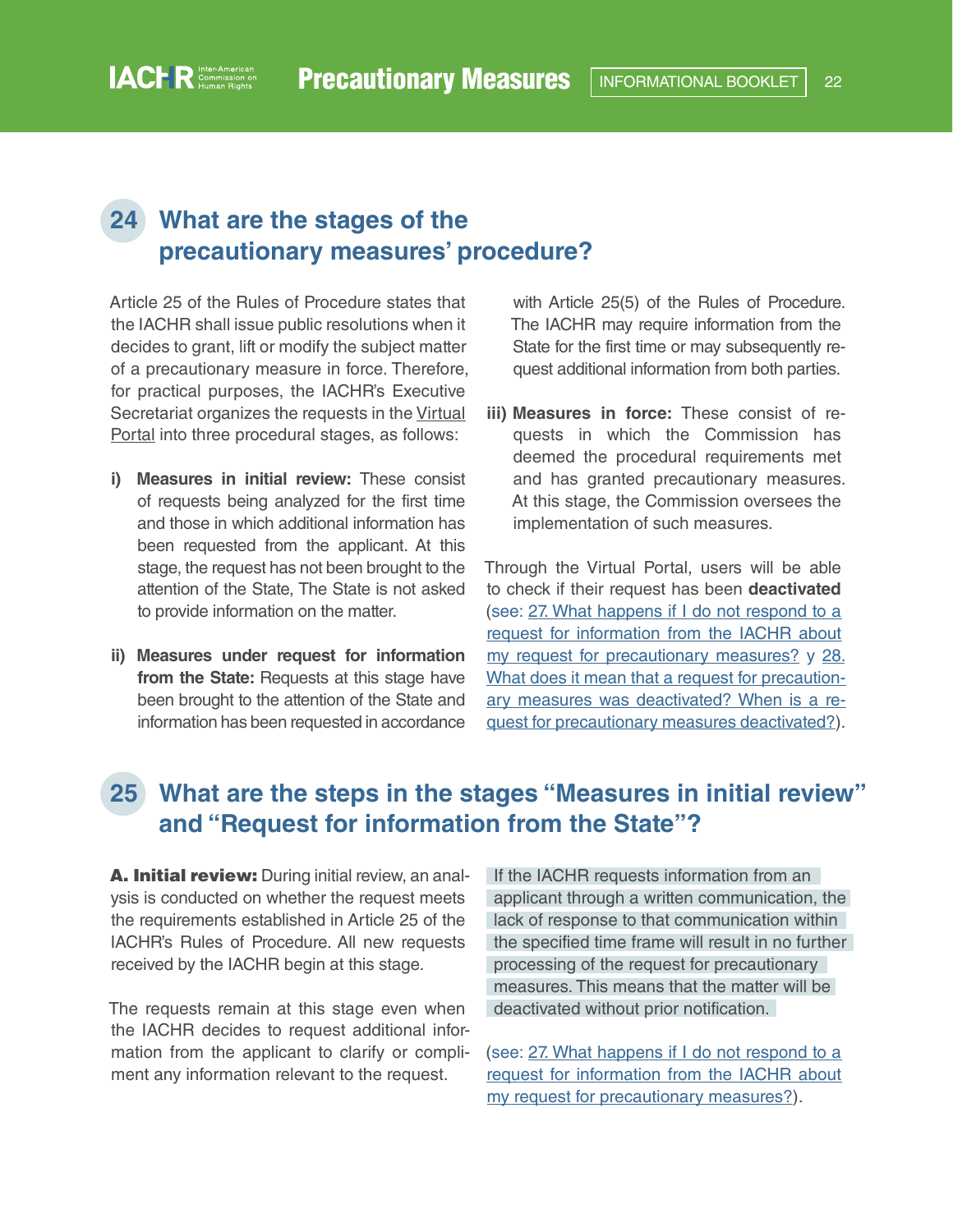<span id="page-22-0"></span>At this stage, the State is not made aware of the request for precautionary measures and it does not have access to the case file.

If the request has not yet been definitively resolved and remains at this stage, the applicant must submit updated information regarding the request at least once every 6 months from their last communication so that the request may continue to be processed. Otherwise, the file will be deactivated and the applicant notified. (see: [28.](#page-23-0) [What does it mean that a request for precaution](#page-23-0)[ary measures was deactivated? When is a re](#page-23-0)[quest for precautionary measures deactivated?](#page-23-0)).

This stage ends with the Commission's decision to either grant precautionary measures, request information from the State or deny the applicant's request.

B. Request for information from the State: This stage begins when the IACHR requires

.

information from the State on the request filed. During this stage, the IACHR may require information from the State for the first time or may subsequently request additional information from both parties. Information may also be exchanged between the State and the applicant.

If the Commission requests information from an applicant through a written communication, the lack of response to that communication within the specified time frame will result in no further processing of the request for precautionary measures. This means that the matter will be deactivated without prior notification.

(see: [27. What happens if I do not respond to a](#page-23-0)  [request for information from the IACHR about](#page-23-0)  [my request for precautionary measures?](#page-23-0)).

At this stage, there is still no final decision from the IACHR. This stage ends with the Commission's decision to grant or deny the request for precautionary measures.

#### **26 In what situations does the IACHR decide to request information from the State?**

Requests for precautionary measures first go through a review stage but, in order to be granted, they must first be brought to the attention of the State.

In accordance with Article 25 of the IACHR's Rules of Procedure, the Commission as a rule will request information from the State before granting a precautionary measure. However, "where the immediacy of the alleged harm admits no delay," the IACHR may directly grant a precautionary measure without previously requesting information from the State. If prior information is not requested from the State and a precautionary measure is granted directly, the

Rules of Procedure state that the IACHR must review the appropriateness of keeping the measure in force during its next period of sessions.

Throughout the process, the Commission may carry out one or more requests for information in order to have a better understanding of the situation at hand. Furthermore, given that each request is analyzed based on the current risk, applicants must keep the information in the files duly updated.

Nonetheless, if the IACHR finds that the procedural requirements are not met during the "initial review" stage, it may deny the request without requiring information from the State.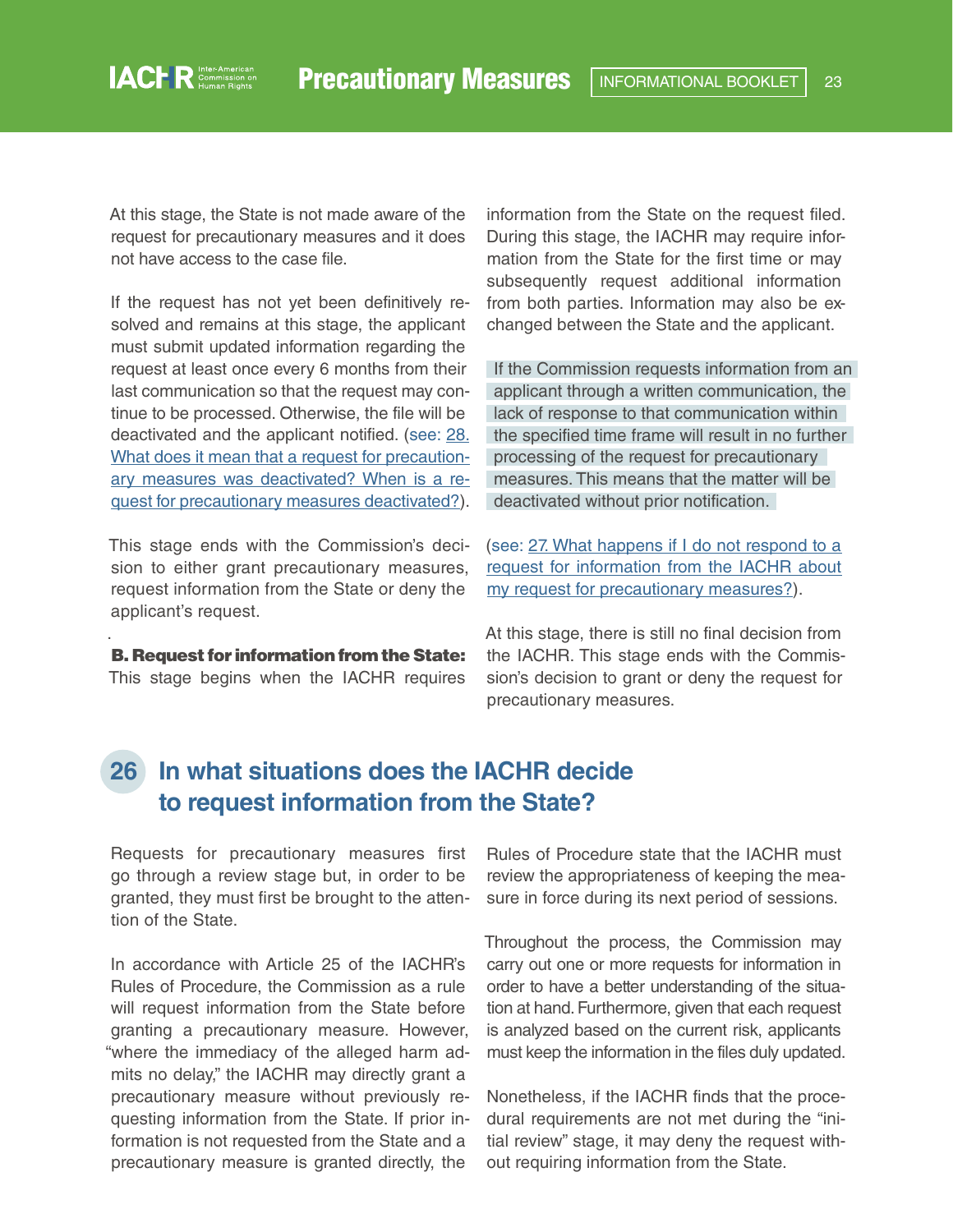## <span id="page-23-0"></span>**27 What happens if I do not respond to a request for information from the IACHR about my request for precautionary measures?**

If the Commission requests information from an applicant through a written communication, the lack of response to that communication within the specified time frame will result in no further processing of the request for precautionary measures. This means that the matter will be deactivated without prior notification.

In this case, applicants will only be able to find out if their request has been deactivated through the [Virtual Portal](https://www.oas.org/en/iachr/portal/).

Moreover, failure to update the information for more than six months in a file not yet brought to the attention of the State will also result in deactivation in accordance with [Resolution](https://www.oas.org/en/iachr/decisions/pdf/Resolution-3-18-en.pdf)  [3/2018.](https://www.oas.org/en/iachr/decisions/pdf/Resolution-3-18-en.pdf) If this occurs, the Commission will notify the applicant that their request has been deactivated.

For this reason, it is particularly important that applicants make every effort to reply to any communication from the IACHR within the established period. If unable to do so, applicants can always ask for a time extension and explain the reasons why they are not able to submit the information on time. For more information, please see [Resolution 3/2018](https://www.oas.org/en/iachr/decisions/pdf/Resolution-3-18-en.pdf).

# **28 What does it mean that a request for precautionary measures was deactivated? When is a request for precautionary measures deactivated?**

A deactivated precautionary measure means that the request will not be processed any further. A request for precautionary measures is deactivated in two cases:

• Due to the lack of response by the applicant to a communication from the IACHR within the established time frame.

In this scenario, the IACHR will not notify the applicants that the request has been deactivated.

Applicants will only be able to find out that their request has been deactivated through the Virtual Portal. For this reason, it is

particularly important that applicants make every effort to reply to any communication from the IACHR within the established period. If unable to do so, applicants can always ask for a time extension and explain the reasons why they are not able to submit the information on time.

• Due to the lack of updated information for a period longer than six months and before the request has been forwarded to the State. In this sense, it is important for applicants to periodically send updated information on the alleged situation. If a request is deactivated under these circumstances, the IACHR will notify the applicants.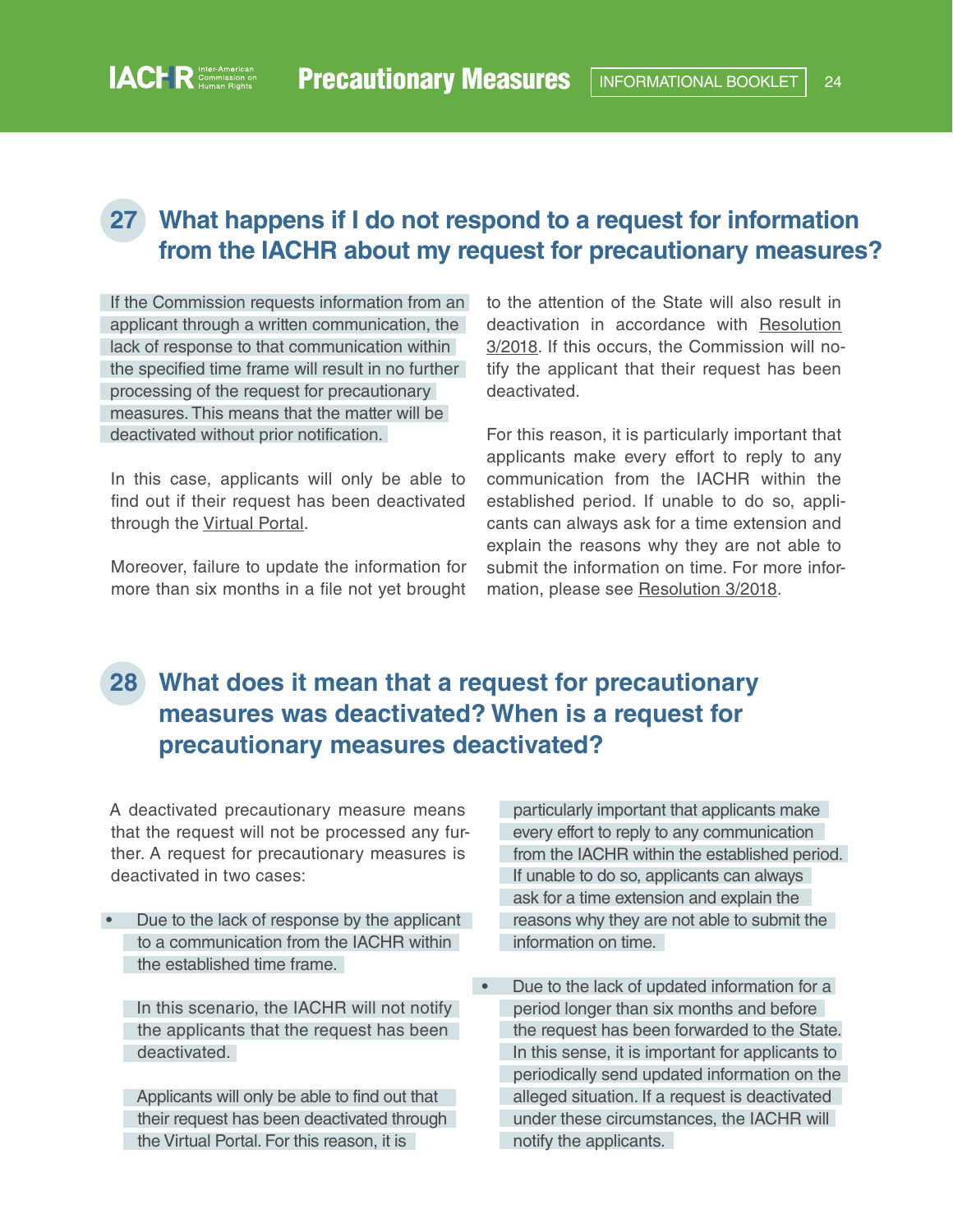The Commission does not deactivate requests for precautionary measures due to a lack of response from the State concerned.

<span id="page-24-0"></span>**IACHR** Commission on

To learn more about the deactivation process, please refer to [Resolution 3/2018 "Strengthen](https://www.oas.org/en/iachr/decisions/pdf/Resolution-3-18-en.pdf)[ing of the processing of requests for precau](https://www.oas.org/en/iachr/decisions/pdf/Resolution-3-18-en.pdf)[tionary measures".](https://www.oas.org/en/iachr/decisions/pdf/Resolution-3-18-en.pdf)

# **29 What happens when the IACHR grants precautionary measures?**

When the IACHR decides that a request for precautionary measures meets the requirements established in Article 25 of its [Rules of Proce](https://www.oas.org/en/iachr/mandate/Basics/rulesiachr.asp)[dure,](https://www.oas.org/en/iachr/mandate/Basics/rulesiachr.asp) these measures are granted in order to prevent irreparable harm. (see: [21.](#page-16-0) What are the criteria used by the IACHR to grant a request?)

The IACHR notifies the corresponding resolution to the parties and issues a press release on its [webs](https://www.oas.org/en/iachr/decisions/precautionary.asp)ite.

During this stage, the IACHR oversees the implementation of the precautionary measure (see: [32. What are the existing mechanisms to](#page-26-0)  [monitor the implementation of a precautionary](#page-26-0)  [measure in force?\)](#page-26-0) and may decide on whether the measure should be extended or lifted (on the lifting of precautionary measures, see: [35.](#page-29-0) [Are the precautionary measures granted sub](#page-29-0)[ject to a term or specific time?](#page-29-0)).

While a precautionary measure is in force, the IACHR may decide to modify, extend or lift it, and may even request provisional measures to the Inter-American Court of Human Rights in

accordance with its Rules of Procedure (see: 33. [In what situations may the IACHR request pro](#page-28-0)[visional measures to the Inter-American Court](#page-28-0)  [of Human Rights?\)](#page-28-0).

A precautionary measure in force may be extended to new persons or groups who share the risk that led to the granting of the precautionary measure, provided that their situation meets the procedural requirements of seriousness, urgency and risk of irreparable harm. In this sense, when a request for extension of precautionary measures is filed, the IACHR analyzes the situation's "factual connection" with the measures previously granted.

In turn, a precautionary measure may be modified when there are changes in the situation of risk, in the subject of protection, or in the requests made by the IACHR to the State, among others. Modifications consist of including or excluding the rights protected under the precautionary measure and can occur, for example, when a situation changes to the extent that different rights are now at risk of irreparable harm.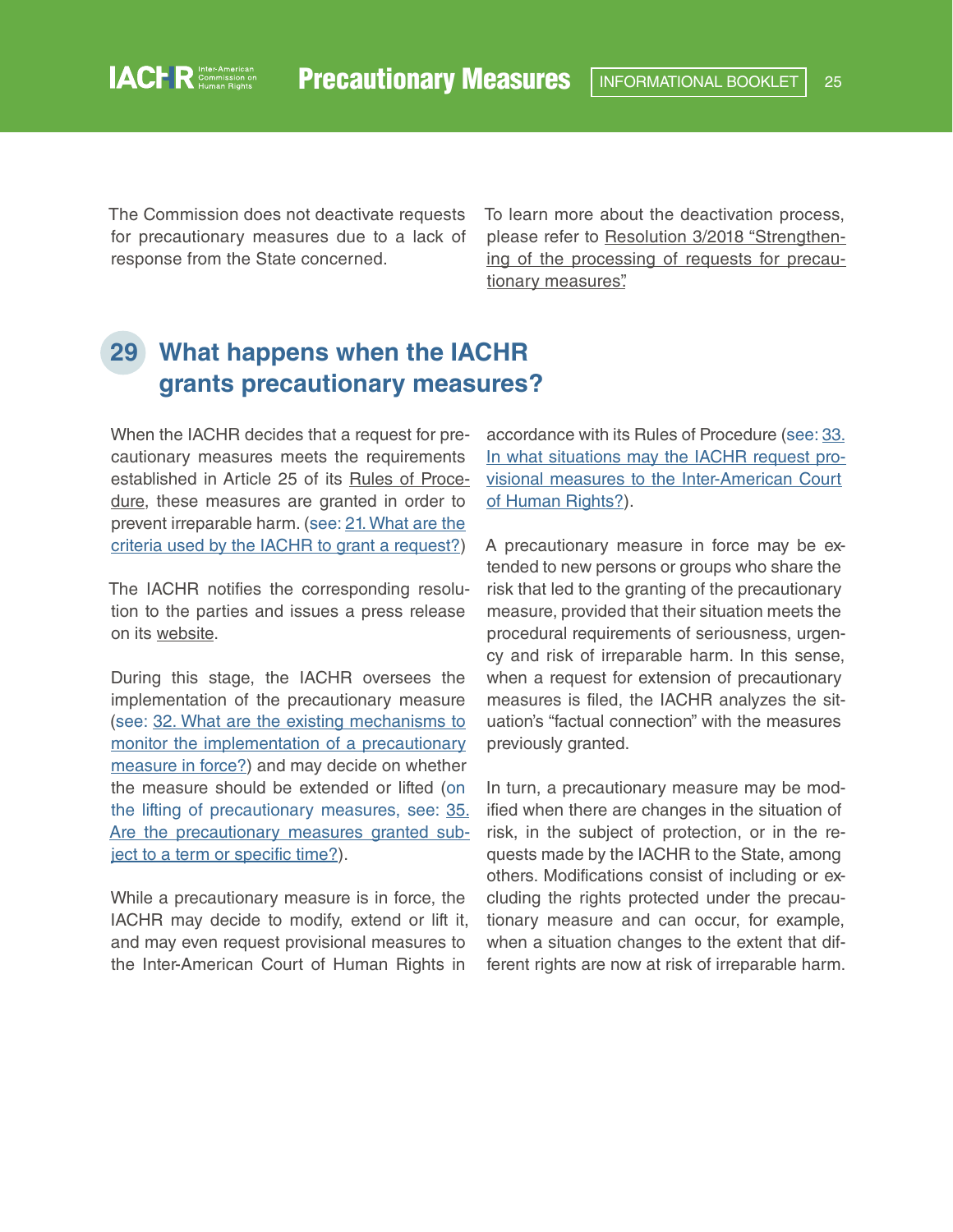#### <span id="page-25-0"></span>**30 What protection measures does the IACHR recommend?**

The recommendations that the IACHR issues in its resolutions to grant or extend precautionary measures are embedded in States' duty of protection. They are implemented in accordance with Article 25 of the Rules of Procedure during serious and urgent situations to prevent any risk of irreparable harm to persons or the subject matter of a petition or case pending before the inter-American system. These recommendations aim to mitigate the risk that led to the granting of the precautionary measures, and generally include these elements:

- **1. 1. Immediate measures to protect the rights at risk:** Immediate protection measures are aimed at safeguarding the rights of the beneficiaries and preventing the occurrence of an imminent risk of irreparable harm. In this type of recommendation, the IACHR may request, for example, the adoption of measures to protect life and integrity; access to adequate medical treatment or the performance of the necessary diagnoses; the abstention from deporting or extraditing persons who are at a serious and urgent risk; the abstention from applying the death penalty when there is an ongoing case with alleged due process violations; to guarantee the exercise of journalistic work or the defense of human rights, without acts of intimidation, persecution, threats, or other acts of violence against the beneficiaries in the exercise of their work, among other measures.
- **2. Measures to be adopted upon agreement with the beneficiaries and their representatives in order to ensure that they participate in the planning and implementation of the measures:** IACHR's recommendations must be implemented by the State based on the principle of consensus in order to ensure that they are suitable and effective in protecting the rights at risk. This means that, on the one hand, the measures implemented, by their very nature, must be appropriate to mitigate the risk, while on the other, they must in fact produce this result.
- **3. Measures to avoid the emergence of new situations of risk:** These measures are requested by the IACHR to prevent further incidents that may put the beneficiaries at risk through the mitigation of the sources of risk. Some examples include launching a diligent investigation that would enable authorities to identify and punish those responsible for the threats, aggressions, or harassment; or mitigating the sources of contamination that may be causing a serious impact on health, life or personal integrity.

The measures required through a resolution are decided by the IACHR based on each situation. They are usually broad in scope because it is the State's duty to determine how the measures should be implemented according to the principle of consultation with the beneficiaries and their representatives.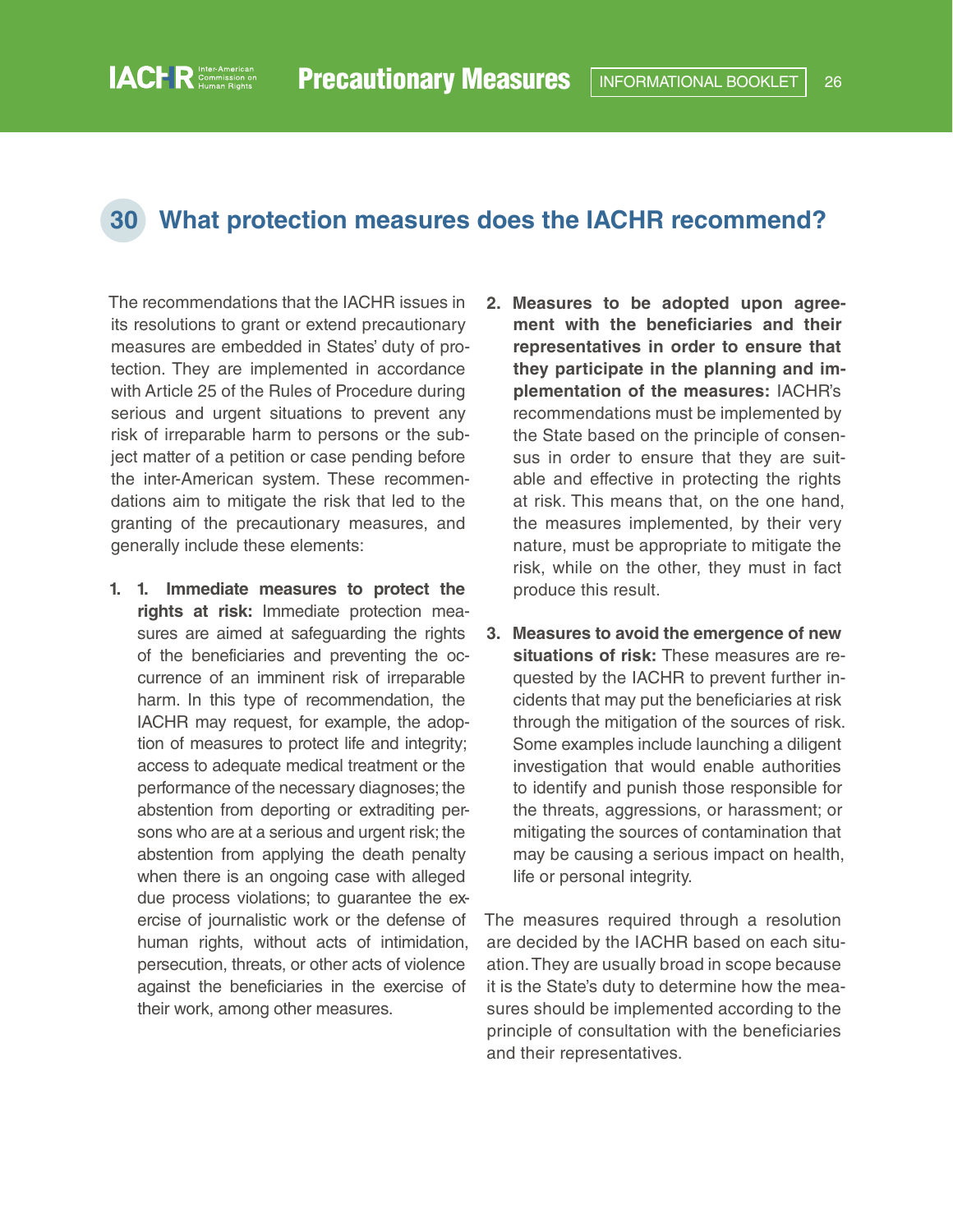## <span id="page-26-0"></span>**31 If a precautionary measure is granted, who oversees the implementation of the protection measures? Can the IACHR itself implement the measures?**

When the IACHR grants a precautionary measure, it requests that the State concerned adopt protection measures and implement them through its national authorities.

By its own mandate and nature, the IACHR does not offer security details, escorts, etc. However, it ensures that the State concerned fully and adequately implements the relevant protection measures (see next: 32. What are the existing mechanisms to monitor the implementation of a precautionary measure in force?).

#### **32 What are the existing mechanisms to monitor the implementation of a precautionary measure in force?**

In a resolution granting precautionary measures, the State is required to provide a report on the steps taken to coordinate and implement the relevant protection measures. Upon presenting this report, the IACHR forwards it to the beneficiaries' representatives for them to submit their observations.

Based on the information provided by the parties, the IACHR may ask specific questions to either address the development of the situation, particularly new risk factors, taking into account any agreement between the parties at the national level, or to identify and overcome obstacles in the implementation of the measures. In addition, the IACHR may subsequently request information from the parties as necessary.

Although the Commission periodically requests information from the State on the implementation of the precautionary measures, it is especially important that the beneficiaries and their representatives provide, at their own initiative, updated information if there is any new event of risk or situation that requires follow-up in the framework of the precautionary measure.

Similarly, and regardless of the requests for information made by the IACHR, it is important for States to send the information they consider relevant regarding the precautionary measures in force so the IACHR may consider the actions it has taken.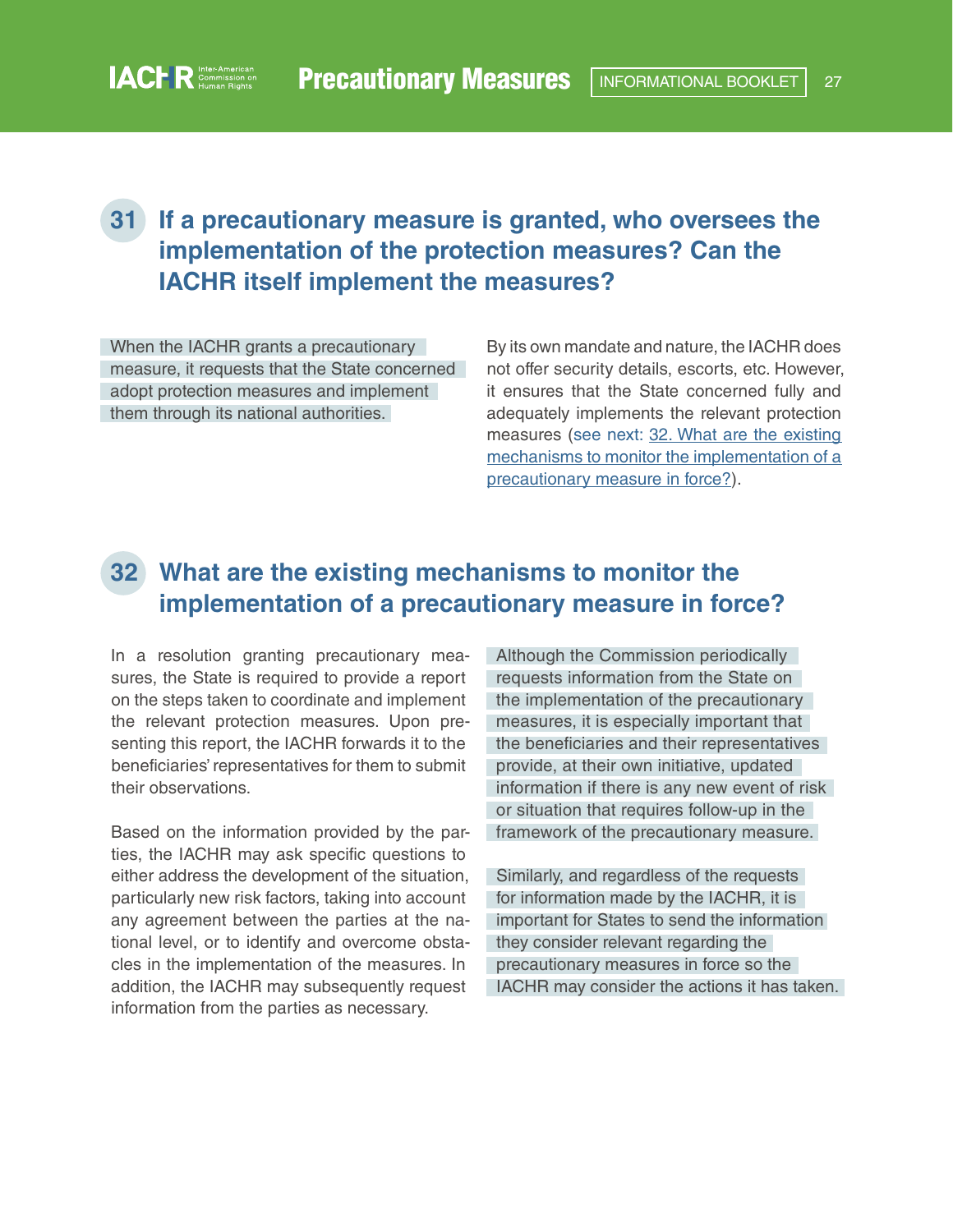The IACHR may adopt other appropriate follow-up measures to monitor the implementation of precautionary measures. These measures may include timetables for implementation, hearings, working meetings, bilateral meetings, and visits for follow-up and review.

The IACHR may also issue follow-up resolutions on the precautionary measures granted as appropriate. (See: [Resolution 2/2020](http://www.oas.org/en/iachr/decisions/pdf/Resolution-2-20-en.pdf)  ["Strengthening the Monitoring of Precautionary](http://www.oas.org/en/iachr/decisions/pdf/Resolution-2-20-en.pdf)  [Measures in Force"\)](http://www.oas.org/en/iachr/decisions/pdf/Resolution-2-20-en.pdf).

The IACHR always adopts a differentiated approach and gender perspective regarding groups in particularly vulnerable situations, and considers the risk that persons belonging to • these groups may face in specific contexts.

Throughout the processing of a precautionary measure in force, requests to extend the measures to other persons or groups of persons can be made when their situation shares a factual • connection with the events that initially prompted the granting of the measures. Requests to modify the subject matter of a precautionary measure may also be made if there are any developments in the situation of risk (see: [24. What are the](#page-21-0)  stages of the precautionary measures proce- • [dure? iii. Measures in force\)](#page-21-0). The lifting of precautionary measures may be requested when the measures have been rendered moot or when the situation no longer meets the requirements of seriousness, urgency, and risk of irreparable harm. (see: 35. Are the precautionary measures [granted subject to a term or specific time?\)](#page-29-0).

Additionally, while the precautionary measures are in force, the beneficiaries' representatives may request that the IACHR file a request for provisional measures before the Inter-American Court of Human Rights. These requests are

studied by the Commission in accordance with the provisions of Article 76 of the IACHR's [Rules](http://www.oas.org/en/iachr/mandate/Basics/rulesiachr.asp)  [of Procedure](http://www.oas.org/en/iachr/mandate/Basics/rulesiachr.asp) and Article 63(2) of the [American](https://www.cidh.oas.org/basicos/english/basic3.american convention.htm)  [Convention](https://www.cidh.oas.org/basicos/english/basic3.american convention.htm) (see: [33. In what situations may the](#page-28-0)  [IACHR request provisional measures to the In](#page-28-0)[ter-American Court of Human Rights?](#page-28-0)).

When monitoring the implementation of precautionary measures, the IACHR considers:

- Whether the State has adopted immediate measures to protect the rights of the beneficiaries, for instance, by adopting a security detail, facilitating access to adequate medical treatment, among others;
- Whether the measures adopted are suitable and effective. This means that the protection measures, by their very nature, are appropriate to prevent the risk from materializing and are in fact producing the intended result;
- Whether the measures are being implemented in accordance with the principle of consultation with the representatives and beneficiaries, and the challenges in their implementation are overcome; and,
- Whether measures have been taken to prevent new risk events, for instance, through diligent investigations that would allow the authorities to identify and punish those responsible for the incidents.

For more information on the monitoring of precautionary measures in force, see [Resolution](http://www.oas.org/en/iachr/decisions/pdf/Resolution-2-20-en.pdf)  [2/2020 "Strengthening of the Monitoring of Pre](http://www.oas.org/en/iachr/decisions/pdf/Resolution-2-20-en.pdf)[cautionary Measures in Force"](http://www.oas.org/en/iachr/decisions/pdf/Resolution-2-20-en.pdf) and [General](https://www.oas.org/en/iachr/activities/follow-up/Directrices-en.pdf)  [Guidelines on the Follow-up of Recommenda](https://www.oas.org/en/iachr/activities/follow-up/Directrices-en.pdf)[tions and Decisions of the Inter-American Com](https://www.oas.org/en/iachr/activities/follow-up/Directrices-en.pdf)[mission on Human Rights](https://www.oas.org/en/iachr/activities/follow-up/Directrices-en.pdf).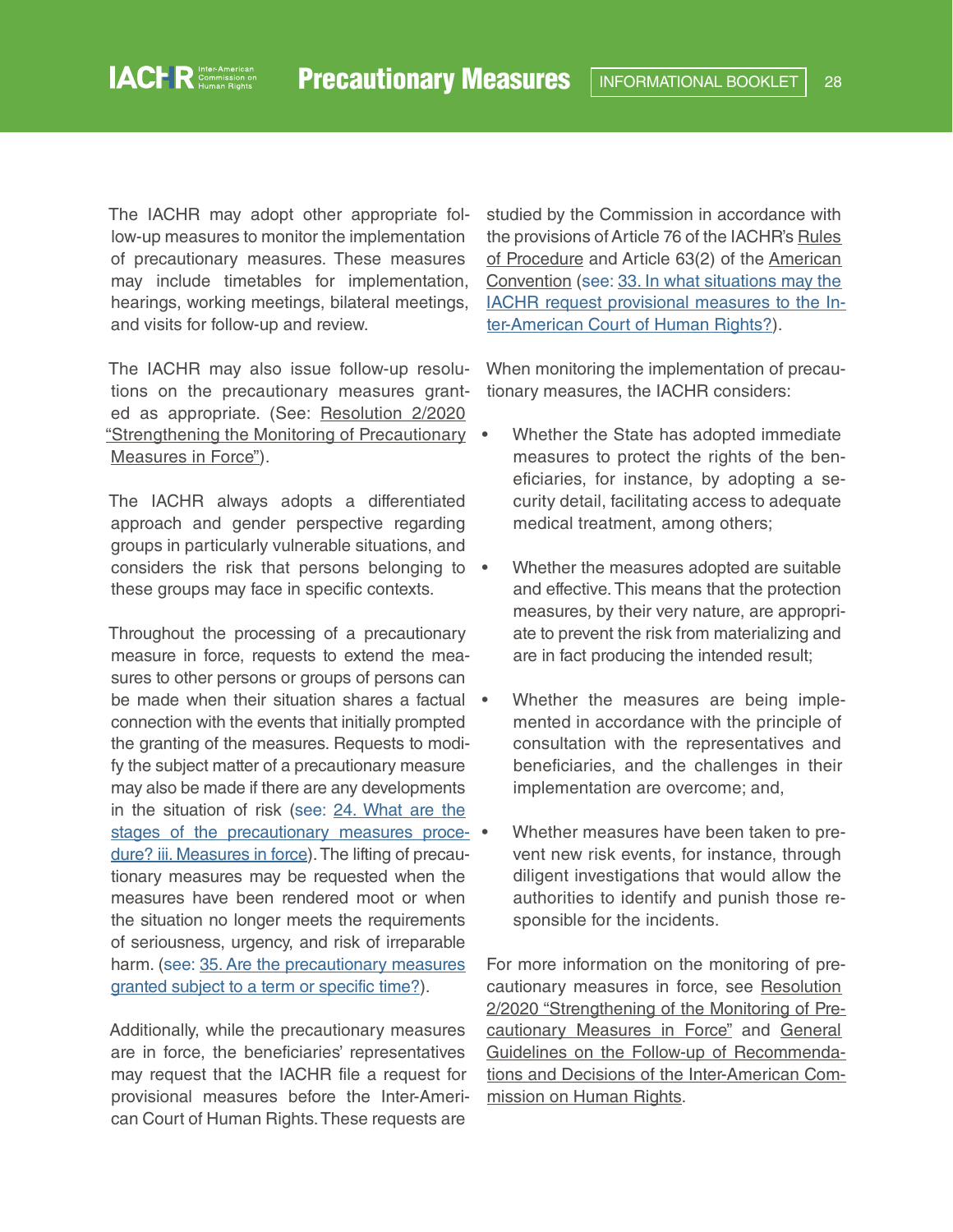#### <span id="page-28-0"></span>**33 In what situations may the IACHR request provisional measures to the Inter-American Court of Human Rights?**

In accordance with Article 76 of its Rules of Procedure, the Inter-American Commission on Human Rights may request provisional measures before the Inter-American Court of Human Rights in extremely serious and urgent situations in which precautionary measures are necessary to avoid irreparable harm. This Article also defines the criteria to request provisional measures:

- **a.** the State concerned has not implemented the precautionary measures granted by the IACHR;
- **b.** the precautionary measures have not been effective;
- **c.** a case under the jurisdiction of the Court is related to a precautionary measure; or
- **d.** when the IACHR considers it appropriate for the efficacy of the requested measures, to which end it shall provide its reasons.

In the event that the Inter-American Court dismisses a request for provisional measures, the IACHR will not analyze a new request for precautionary measures unless there are new facts to justify the request. This means that if the Court decides to dismiss a request for provisional measures, the precautionary measures will no longer remain in force.

# **34 How does the IACHR decide when to hold a working meeting or a hearing to monitor compliance with a precautionary measure?**

Working meetings or hearings are convened at the request of a party or *ex officio* by the IACHR regarding precautionary measures in force. When deciding which meetings or hearings to convene, the IACHR assesses each situation according to the variety of contexts and sources of risk faced by the beneficiaries, as well as the responses of the State during the implementation of the measure.

Working meetings are held privately and, therefore, offer confidentiality and greater possibilities for direct dialogue between the parties and the IACHR. Working meetings may have different purposes depending on each matter, but they generally seek to guarantee that the precautionary measures are effective, and to analyze any measures taken to protect the beneficiaries.

Working meetings are held taking into consideration: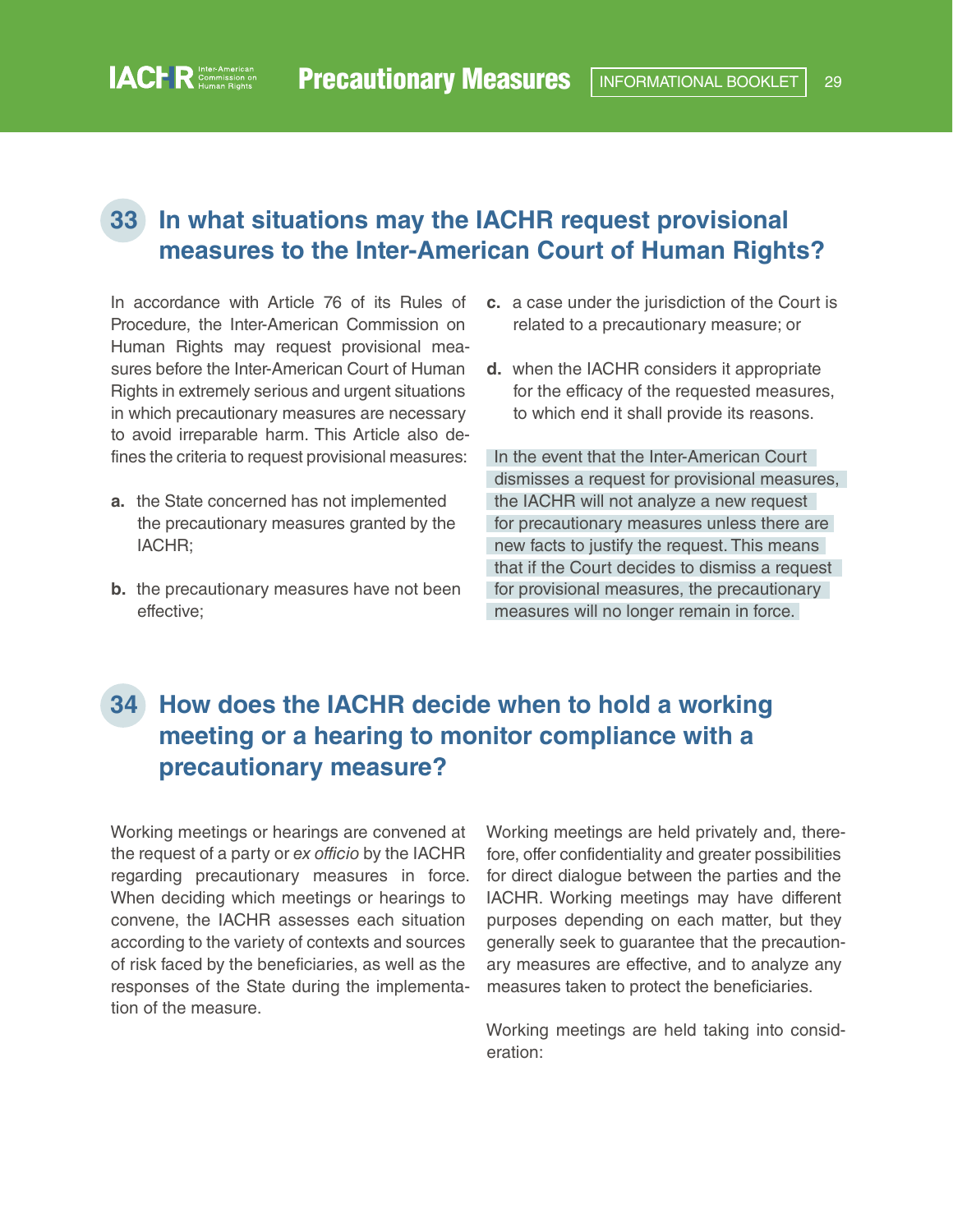**1)** Whether the precautionary measures were granted recently;

<span id="page-29-0"></span>**IACHR** Commission on

- **2)** Whether their implementation poses sustained challenges over time;
- **3)** The willingness of the State to implement the precautionary measure;
- **4)** Whether the beneficiaries are facing an ongoing risk or the risk has increased;
- **5)** Whether other working meetings were held recently.

Commissioners participate directly in the working meetings, which may be held at the IACHR headquarters or at a different location. Meetings can also be held virtually depending on the technical and IT resources available. For more information on the working meetings held each year, please refer to the corresponding [Annual](https://www.oas.org/en/iachr/reports/annual.asp)  [Reports](https://www.oas.org/en/iachr/reports/annual.asp) of the IACHR.

Hearings are open to the public and are convened at the decision of the IACHR based on such aspects as the specific contexts, the importance of giving visibility to certain subjects, strengthening coordination efforts with other mechanisms, among others.

### **35 Are the precautionary measures granted subject to a term or specific time?**

Article 25(7) of the Rules of Procedure specifically states that the IACHR may determine the term in which the precautionary measures will remain in force at the time of issuing the corresponding resolution, although this has not been the standard practice to date. Nonetheless, precautionary measures are inherently temporary in nature. The IACHR regularly evaluates the • precautionary measures in force at its own initiative or at the request of a party. In the given case that the requirements of Article 25 of • the [Rules of Procedure](http://www.oas.org/en/iachr/mandate/Basics/rulesiachr.asp) are no longer met or, in other words, when the existence of a serious and urgent risk of irreparable harm is no longer substantiated, the IACHR will proceed to lift the . precautionary measure.

In the event that a State requests that the IA-CHR lift the precautionary measures in force, this request will be forwarded to the representatives and the IACHR will afterward analyze the information provided by both parties. The Commission considers aspects such as:

- The existence or persistence of the situation presenting a risk;
- Whether the situation has changed throughout the implementation of the precautionary measure;
- The effectiveness of the measures adopted by the State;